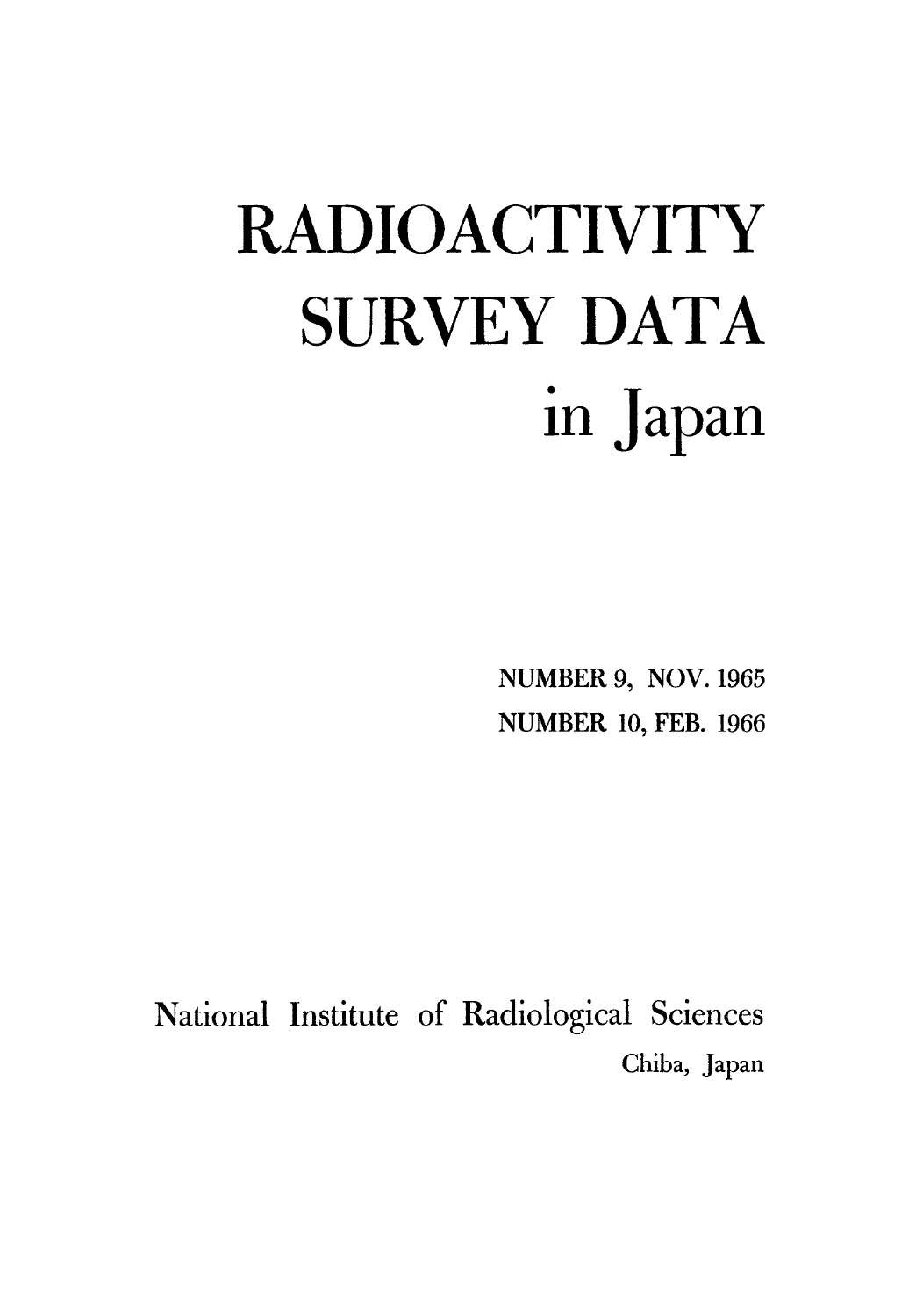In April 1963, in compliance with directives set forth by the Japan Atomic Energy Commisson, the Division of Radioactivity Survey, National Institute of Radiological Sciences was directed to:

1. Collect, record and maintain information on radiation from National and International sources.

2. Analyze the information collected.

3. Establish a radiation survey information exchange center.

As a part of the assignment, data from the Nationwide Radioactivity Survey Network were assembled and compiled in this publication, which is issued on a quarterly basis.

For further information on any subject reported in this issue, readers are referred to the contributors indicated in the table headings.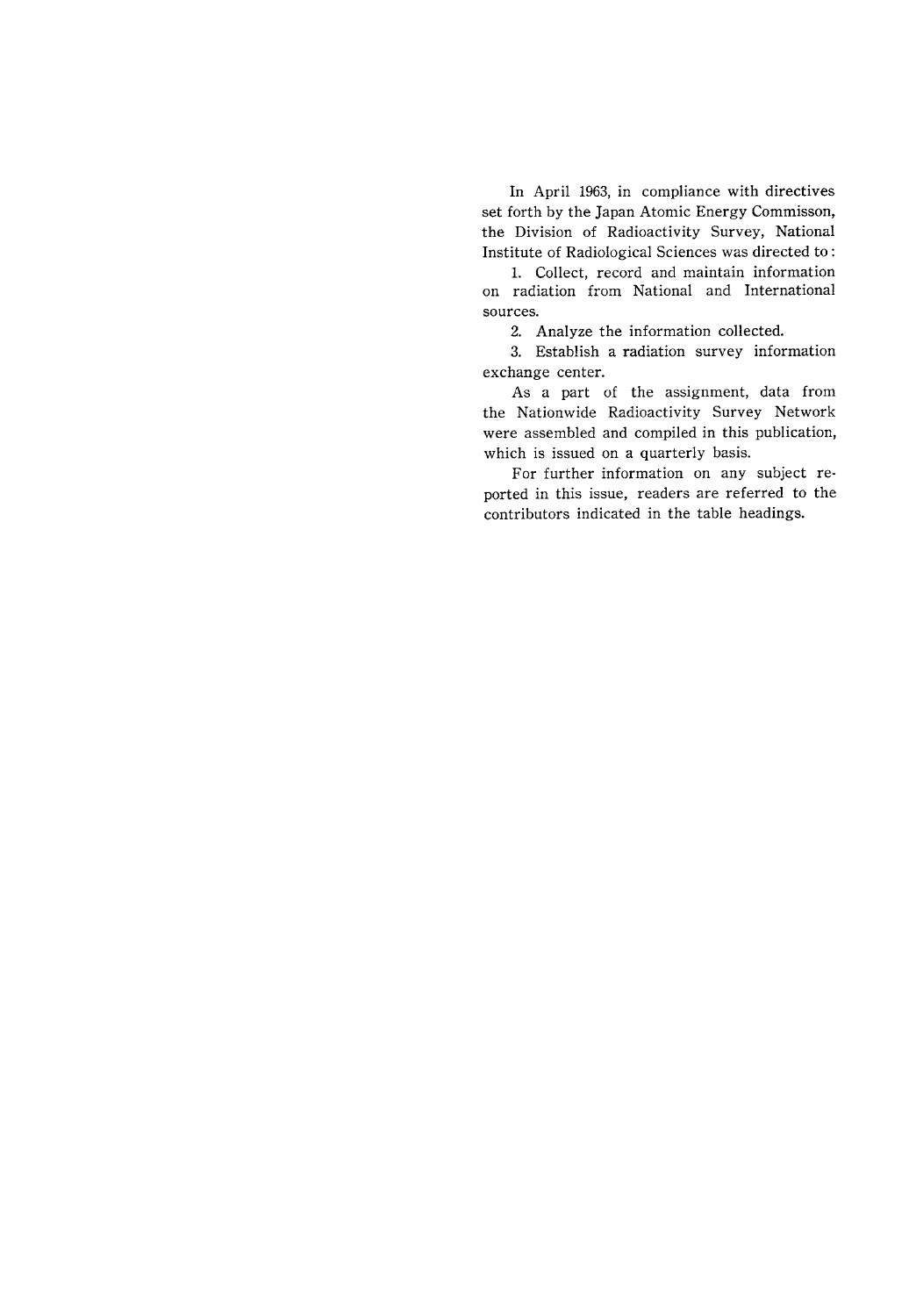# Radioactivity Survey Data in Japan

Number 9, Number 10

Nov. 1965, Feb. 1966

# **Contents**

Page

## Meteorological Data

| Monthly and Cumulative Deposits of                                                                    |
|-------------------------------------------------------------------------------------------------------|
| Strontium-90 and Cesium-137                                                                           |
| (Meteorological Research Institute)  1                                                                |
| (Japan Analytical Chemistry Research                                                                  |
| <i>Institute</i> ) $\cdots$ $\cdots$ $\cdots$ $\cdots$ $\cdots$ $\cdots$ $\cdots$ $\cdots$ $\cdots$ 3 |
| Strontium-90, Cesium-137, Cerium-144,                                                                 |
| Zirconium-95, Niobium-95, and Rutheni-                                                                |
| um-106 in Airborne Dust                                                                               |
| (National Institute of Radiological                                                                   |
| Sciences $\sim$ 8                                                                                     |
| (Japan Analytical Chemistry Rsearch                                                                   |
|                                                                                                       |
|                                                                                                       |

| Page                                                                                                                               |
|------------------------------------------------------------------------------------------------------------------------------------|
| Dietary Data                                                                                                                       |
| Strontium-90 and Cesium-137 in Milk<br>(National Institute of Animal Industry) $\cdots$ 12<br>(Japan Analytical Chemistry Research |
| Geographical Data                                                                                                                  |
| Strontium-90, Cesium-137 and Cerium-144<br>in Soil<br>(Japan Analytical Chemistry Research                                         |

# National Institute of Radiological Sciences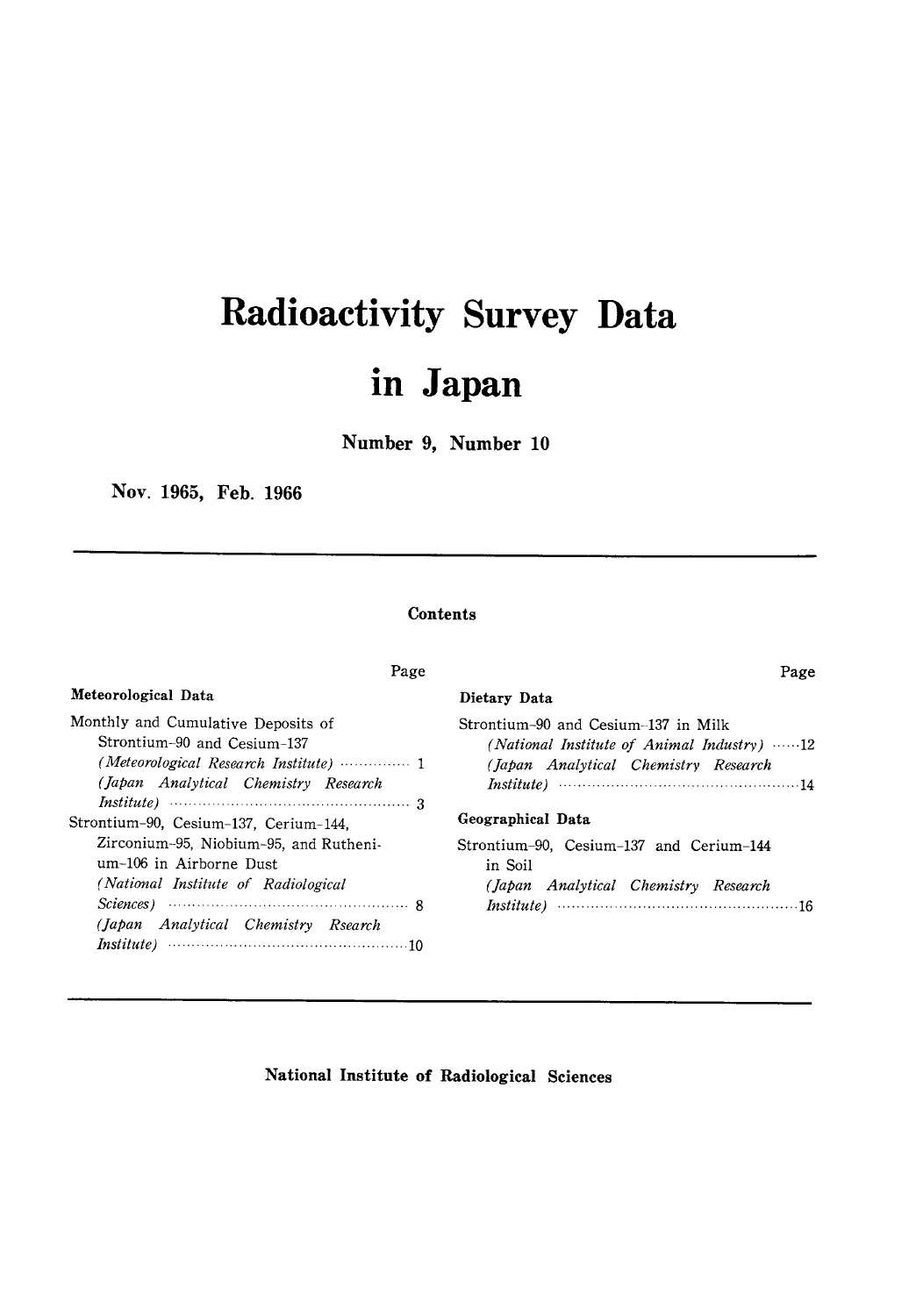# **Meteorological Data**

# Monthly and Cumulative Deposits of Strontium-90 and Cesium-137

Part 1 (Meteorological Research Institute, Tokyo)

Since 1954, rain and fallout dust have been collected monthly, in a receiver (collection area, 1 m<sup>2</sup>), at the Meteorological Reseach Institute, Tokyo, to determine the content of strontium-90 and cesium-137. Other samples collected monthly (receiver collection area,  $0.5 \text{ m}^2$ ) at six stations located throughout Japan, were also analyzed.

Locations of the stations are shown in Figure 1.

The results of observation during the period from August to December 1965 are shown in Table 1. Total cumulative deposits of strontium-90 and cesium-137 reached the levels of 66.9 and 177.8 mCi/km<sup>2</sup> respectively, at the end of December 1965.

Figure 2 shows the monthly deposits of strontium-90.





(Continued from Table 1, Issue No. 7, of this Publication)

|                                | Sapporo (Sapporo District Central<br>Location : $43^{\circ}03'$ N, $141^{\circ}20'$ E (16.9 m) | Meteorological Observatory) |      |            |      |                                  | Akita (Akita District Central<br>Meteorological Observatory)<br>Location; $39^{\circ}43'$ N, $140^{\circ}06'$ E (9.1 m) |      |      |      |      |
|--------------------------------|------------------------------------------------------------------------------------------------|-----------------------------|------|------------|------|----------------------------------|-------------------------------------------------------------------------------------------------------------------------|------|------|------|------|
|                                | 1965<br>Au <i>t</i>                                                                            | Sept                        | Oct  | <b>Nov</b> | Dec. |                                  | 1965<br>Aug                                                                                                             | Sept | Oct  | Nov  | Dec  |
| 90Sr<br>(mCi/km <sup>2</sup> ) | 0.04                                                                                           | 0.50                        | 0.13 | 0.21       | 0.18 | 90Sr<br>$(mCi/km^2)$             | 0.28                                                                                                                    | 0.42 | 0.19 | 0.40 | 0.53 |
| Precipitation<br>(mm)          | 27                                                                                             | 481                         | 57   | 99         | 97   | Precipitation<br>$\textup{(mm)}$ | 38                                                                                                                      | 194  | 143  | 227  | 255  |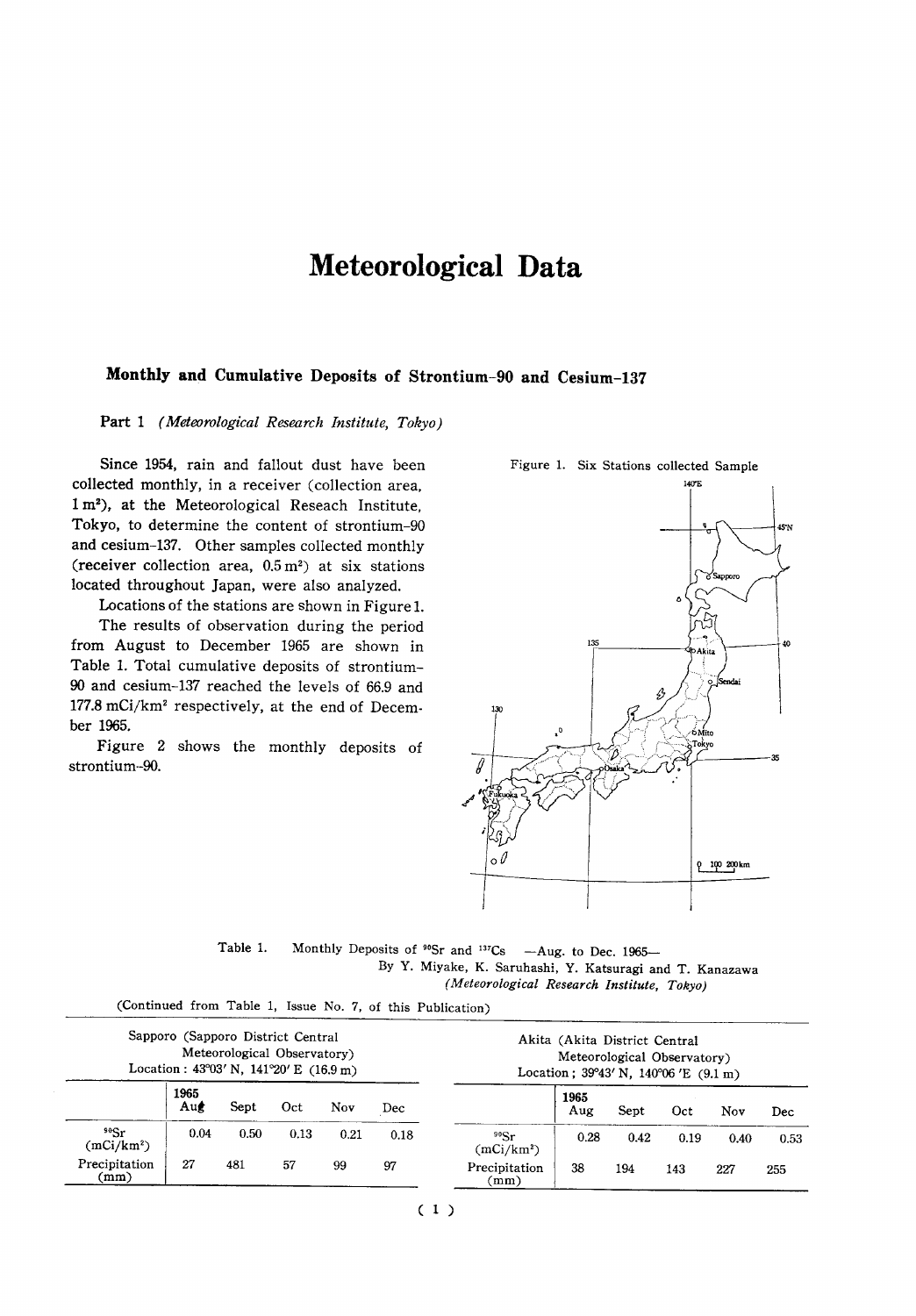| Sendai (Sendai District Central                          |
|----------------------------------------------------------|
| Meteorological Observatory)                              |
| Location: $38^{\circ}16'$ N, $140^{\circ}54'$ E (38.4 m) |

|                                             | 1965<br>Aug | Sept | Oct  | Nov  | Dec  |
|---------------------------------------------|-------------|------|------|------|------|
| $^{90}\text{Sr}$ (mCi/km²)<br>Precipitation | 0.10        | 0.25 | 0.06 | 0.12 | 0.16 |
| (mm)                                        | 105         | 97   | 39   | 65   | 87   |

#### Tokyo (Meteorological Research Institute) Location: 35°42' N, 139°39' E.

|                                    | 1965<br>Aug | Sept | Oct  | Nov  | Dec  |
|------------------------------------|-------------|------|------|------|------|
| 90Sr<br>$(mCi/km^2)$               | 0.34        | 0.33 | 0.11 | 0.14 | 0.08 |
| $137C_S$<br>(mCi/km <sup>2</sup> ) | 0.97        | 0.48 | 0.32 | 0.22 | 0.12 |
| 137Cs/90Sr                         | 2.9         | 1.4  | 2.9  | 1.6  | 1.5  |
| Precipitation<br>(mm)              | 300         | 248  | 73   | 125  | 56   |

# Osaka (Osaka District Central Meteorological Observatory)

Location:  $34°39'$  N,  $135°32'$  E (6.7 m)

|                                                              | 1965<br>Aug | Sept | Oct  | Nov  | Dec  |
|--------------------------------------------------------------|-------------|------|------|------|------|
| $\overset{\mathfrak{so}_{\mathrm{Sr}}}{\textup{(mCi/km^2)}}$ | 0.04        | 0.23 | 0.06 | 0.12 | 0.13 |
| Precipitation<br>(mm)                                        | 8           | 371  | 74   | 133  | 51   |

# Mito (Mito District Meteorological Observatory)

Location:  $36^{\circ}23'$  N,  $140^{\circ}28'$  E (29.2 m)

|                                  | 1965<br>Aug | Sept | Oct  | <b>Nov</b> | Dec  |
|----------------------------------|-------------|------|------|------------|------|
| $\sum_{\rm mCi/km^2}^{\rm 90Sr}$ | 0.20        | 0.38 | 0.09 | 0.09       | 0.17 |
| Precipitation<br>(mm)            | 102         | 294  | 70   | 97         | 90   |

Tokyo (Tokyo District Central Meteorological Observatory) Location:  $35^{\circ}41'$  N,  $139^{\circ}46'$  E (4.1 m)

|                                                      | 1965<br>Aug | Sept | Oct  | Nov  | Dec  |
|------------------------------------------------------|-------------|------|------|------|------|
| $^{90}Sr$<br>(mCi/km <sup>2</sup> )<br>Precipitation | 0.18        | 0.22 | 0.07 | 0.14 | 0.05 |
| (mm)                                                 | 235         | 205  | 53   | 132  | 66   |

Fukuoka (Fukuoka District Central Meteorological Observatory) Location:  $33^{\circ}35'$  N,  $130^{\circ}23'$  E (2.1 m)

|                                                      | 1965<br>Aug | Sept | Oct  | Nov  | Dec  |
|------------------------------------------------------|-------------|------|------|------|------|
| $^{90}Sr$<br>(mCi/km <sup>2</sup> )<br>Precipitation | 0.17        | 0.20 | 0.10 | 0.15 | 0.21 |
| (mm)                                                 | 144         | 189  | 46   | 128  | 57   |

Figure 2. Monthly Deposits of  $^{90}Sr$  -Since 1956--Meteorological Research Institute, Tokyo-



 $(2)$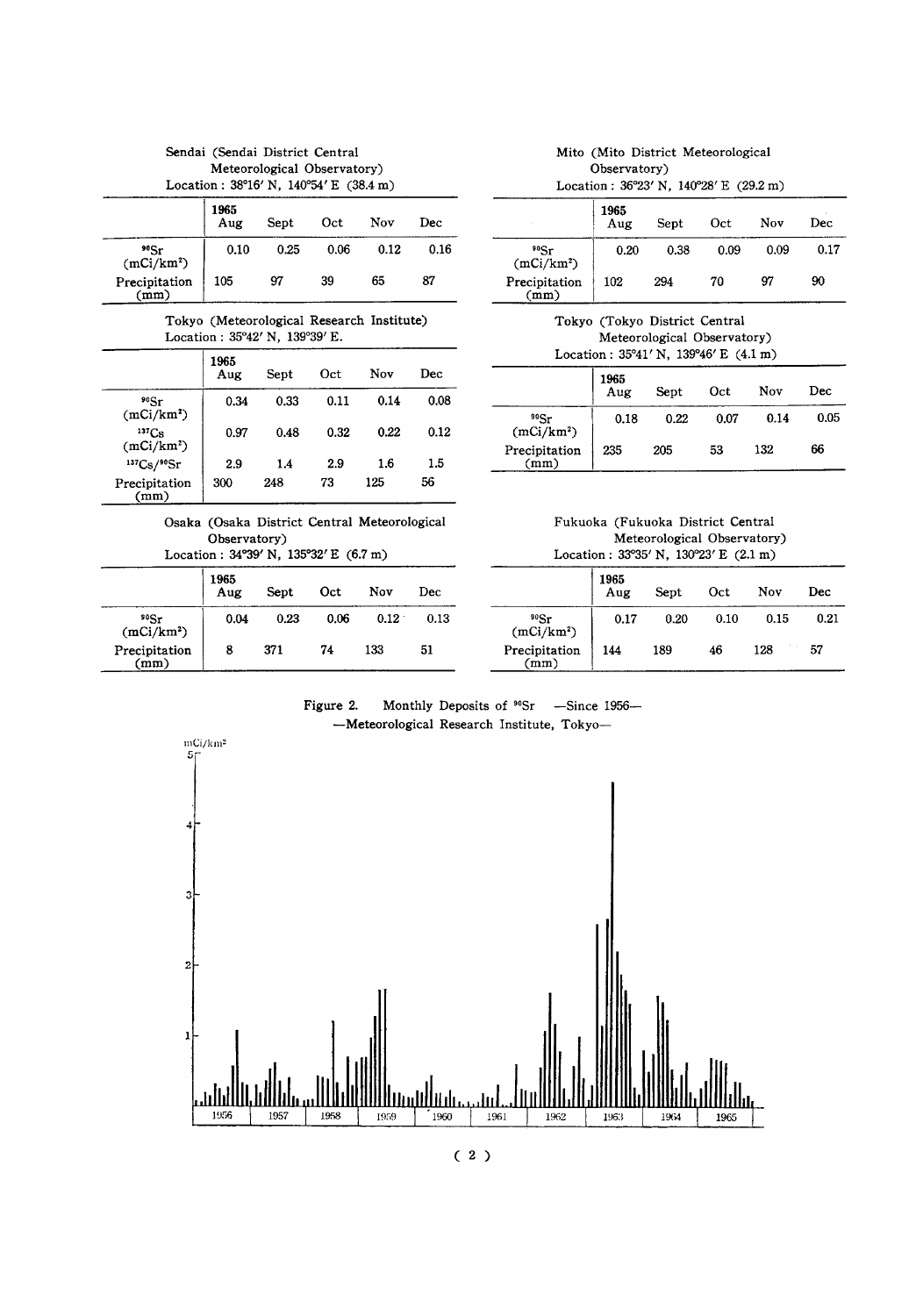#### Part 2 (Japan Analytical Chemistry Research Institute)

Since May 1963, the Japan Analytical Chemistry Research Institute, on commission by the Sciences and Technology Agency, has measured the level of strontium-90 and cesium-137 in samples acquired at various locations throughout Japan. Sampling and pre-treatment for concentration were performed by 24 prefectural public health laboratories throughout Japan.

The collection tray has an area of 5,000 cm<sup>2</sup>, and is exposed to rain and dust throughout the The depth of water in the tray is kept month. at 10 mm to prevent dust from being blown away. At the end of each month, water in the tray and water used to wash the tray are combined with strontium and cesium carriers, and passed through a column filled with sodium type cation exchange resin (Dowex 50 W-X 8,  $50 \sim 100$  mesh). The column is then sent to the Japan Analytical Chemistry Research Institute for analysis.

After the fraction containing both strontium -90 and cesium-137 is eluted from the resin, radiochemical analysis is carried out using the method recommended by the Science and Technology Agency.

Results obtained during the period August 1965 to March 1966 are indicated in Table 2.

Table 2. <sup>90</sup>Sr and <sup>137</sup>Cs in Rain and Dry Fallout -Aug. 1965 to Mar. 1966-

By T. Asari, M. Chiba and M. Kuroda

(Japan Analytical Chemistry Research Institute)

| Station              | Duration<br>(days) | Precipitation<br>(mm) | 90Sr<br>$(mCi/km^2)$ | $137C_S$<br>$(mCi/km^2)$ |
|----------------------|--------------------|-----------------------|----------------------|--------------------------|
| Aug 1965             |                    |                       |                      |                          |
| Sapporo, HOKKAIDO    | 31                 | 25                    | 0.16                 | 0.17                     |
| Aomori, AOMORI       | IJ                 | 71                    | 0.27                 | 0.37                     |
| Akita, AKITA         | $\prime$           | 38                    | 0.17                 | 0.16                     |
| Sendai, MIYAGI       | 30                 | 105                   | 0.16                 | 0.43                     |
| Mito, IBARAGI        | ı,                 | 111                   | 0.21                 | 0.28                     |
| Niiza, SAITAMA       | $\prime$           | 160                   | 0.42                 | 0.61                     |
| <b>TOKYO</b>         | 31                 | 235                   | 0.30                 | 0.41                     |
| Yokohama, KANAGAWA   | "                  | 152                   | 0.17                 | 0.18                     |
| Niigata, NIIGATA     | 1 j                | 40                    | 0.10                 | 0.16                     |
| Kanazawa, ISHIKAWA   | n                  | 24                    | 0.15                 | 0.13                     |
| Fukui, FUKUI         | 11                 | 12                    | 0.09                 | 0.13                     |
| Shizuoka, SHIZUOKA   | 11                 | 139                   | 0.06                 | 0.09                     |
| Nagoya, AICHI        | 35                 | 1                     | 0.12                 | 0.12                     |
| Kyoto, KYOTO         | 31                 | 49                    | 0.12                 | 0.15                     |
| Osaka, OSAKA         | IJ.                | 9                     | 0.06                 | 0.05                     |
| Kobe, HYOGO          | 30                 | 7                     | 0.03                 | 0.04                     |
| Wakayama, WAKAYAMA   | 31                 | 6                     | 0.06                 | 0.14                     |
| Tottori, TOTTORI     | 30                 | 12                    | 0.09                 | 0.13                     |
| Okayama, OKAYAMA     | 31                 | 14                    | 0.04                 | 0.04                     |
| Hiroshima, HIROSHIMA | n                  | 53                    | 0.07                 | 0.12                     |
| Kochi, KOCHI         | $^{\prime\prime}$  | 73                    | 0.29                 | 0.42                     |
| Fukuoka, FUKUOKA     | $\prime$           | 98                    | 0.18                 | 0.20                     |
| Nagasaki, NAGASAKI   | $^{\prime\prime}$  | 134                   | 0.15                 | 0.28                     |
| Kagoshima, KAGOSHIMA | 32                 | 238                   | 0.10                 | 0.17                     |
| Sept '65             |                    |                       |                      |                          |
| Sapporo, HOKKAIDO    | 31                 | 331                   | 0.80                 | 1.02                     |
| Aomori, AOMORI       | 30                 | 201                   | 0.22                 | 0.37                     |
| Akita, AKITA         | n                  | 194                   | 0.40                 | 0.48                     |
| Sendai, MIYAGI       | n                  | 105                   | 0.31                 | 0.24                     |
| Mito, IBARAGI        | $\prime$           | 297                   | 0.27                 | 0.39                     |
| Niiza, SAITAMA       | $^{\prime\prime}$  | 228                   | 0.22                 | 0.29                     |
| <b>TOKYO</b>         | $\prime$           | 206                   | 0.18                 | 0.25                     |
| Yokohama, KANAGAWA   | 31                 | 350                   | 0.22                 | 0.31                     |
| Niigata, NIIGATA     | 30                 | 139                   | 0.24                 | 0.27                     |
| Kanazawa, ISHIKAWA   | $\prime$           | 348                   | 0.25                 | 0.33                     |

(Continued from Table 3, Issue No. 7, of this Publication)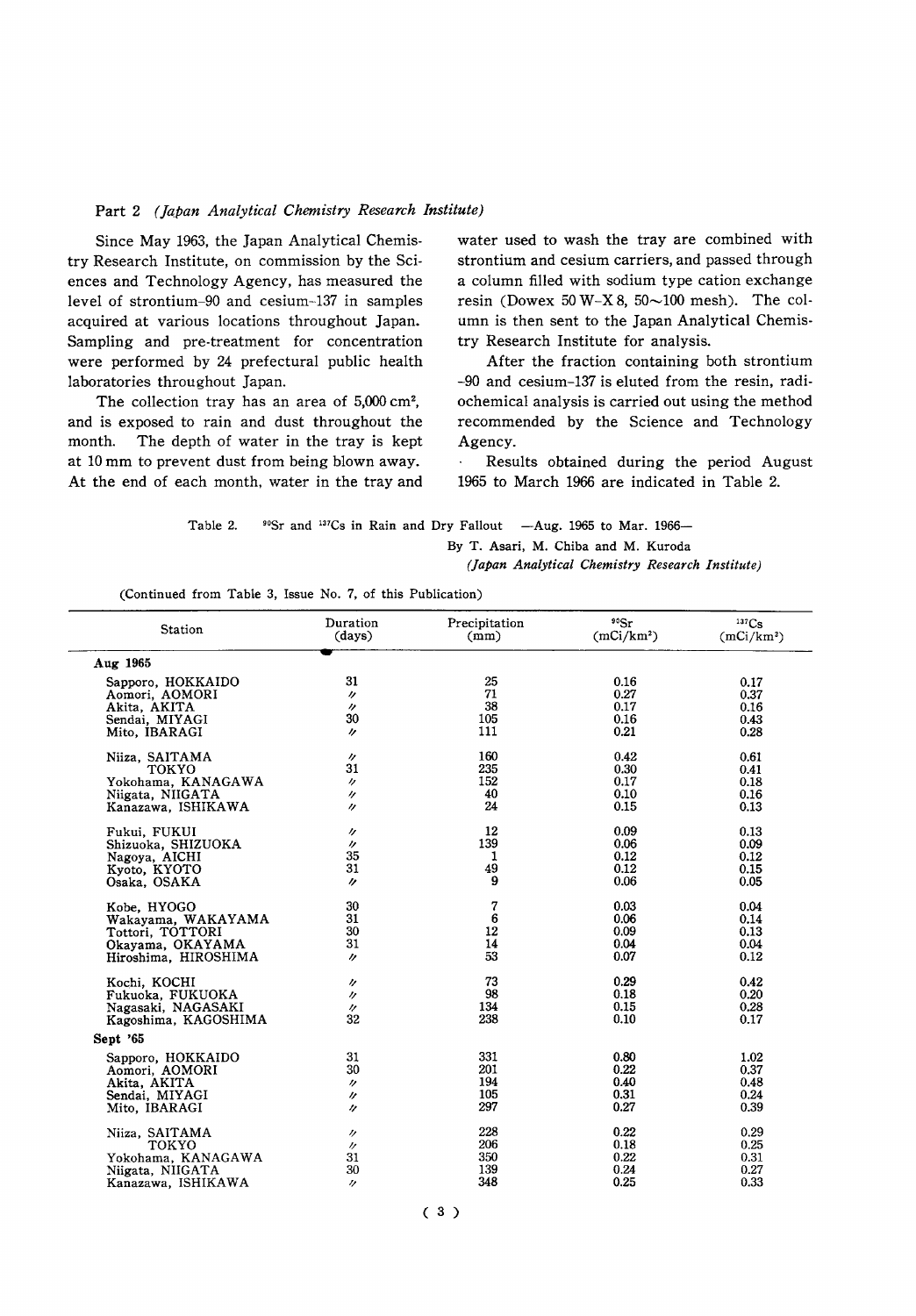| Station                                  | Duration<br>(days) | Precipitation<br>(mm) | 90Sr<br>(mCi/km <sup>2</sup> ) | 137Cs<br>(mCi/km <sup>2</sup> ) |
|------------------------------------------|--------------------|-----------------------|--------------------------------|---------------------------------|
| Fukui, FUKUI                             | 30                 | 383                   | 0.30                           | 0.52                            |
| Shizuoka, SHIZUOKA                       | $^{\prime\prime}$  | 250                   | 0.10                           | 0.17                            |
| Nagoya, AICHI                            | 28                 | 289                   | 0.10                           | 0.01                            |
| Kyoto, KYOTO                             | 30                 | 329                   | 0.15                           | 0.19                            |
| OsaKa, OSAKA                             | 11                 | 371                   | 0.12                           | 0.17                            |
| Kobe, HYOGO                              | 11                 | 568                   | 0.23                           | 0.34                            |
| Wakayama, WAKAYAMA                       | n                  | 1645                  | 0.13                           | 0.18                            |
| Tottori, TOTTORI                         | IJ                 | 550                   | 0.45                           | 0.57                            |
| Okayama, OKAYAMA                         | 11                 | 464                   | 0.16                           | 0.24                            |
| Hiroshima, HIROSHIMA                     | n                  | 301                   | 0.13                           | 0.19                            |
| Kochi, KOCHI                             | n                  | 832                   | 0.15                           | 0.28                            |
| Fukuoka, FUKUOKA                         | n                  | 196                   | 0.12                           | 0.20                            |
| Nagasaki, NAGASAKI                       | "                  | 99                    | 0.06                           | 0.10                            |
| Kagoshima, KAGOSHIMA                     | $^{\prime\prime}$  | 223                   | 0.21                           | 0.15                            |
| Oct '65                                  |                    |                       |                                |                                 |
| Sapporo, HOKKAIDO                        | 31                 | 49                    | 0.16                           | 0.17                            |
| Aomori, AOMORI                           | IJ                 | 39                    | 0.16                           | 0.12                            |
| Akita, AKITA                             | 11                 | 144                   | 0.33                           | 0.41                            |
| Sendai, MIYAGI                           | IJ                 | 20                    | 0.08                           | 0.02                            |
| Mito, IBARAGI                            | $\prime$           | 70                    | 0.09                           | 0.20                            |
| Niiza, SAITAMA                           | n                  | 61                    | 0.11                           | 0.20                            |
| токуо                                    | 30                 | 53                    | 0.20                           | 0.31                            |
| Yokohama, KANAGAWA                       | 32                 | 91                    | 0.15                           | 0.23                            |
| Niigata, NIIGATA                         | 31                 | 139                   | 0.22                           | 0.52                            |
| Kanazawa, ISHIKAWA                       | $^{\prime\prime}$  | 111                   | 0.24                           | 0.31                            |
| Fukui, FUKUI                             | n                  | 136                   | 0.23                           | 0.24                            |
| Shizuoka, SHIZUOKA                       | 11                 | 128                   | 0.14                           | 0.19                            |
| Nagoya, AICHI                            | "                  | 59                    | 0.10                           | 0.22                            |
| Kyoto, KYOTO                             | n                  | 86                    | 0.08                           | 0.09                            |
| Osaka, OSAKA                             | 11                 | 75                    | 0.06                           | 0.15                            |
| Kobe, HYOGO                              | $^{\prime\prime}$  | 77                    | 0.10                           | 0.18                            |
| Wakayama, WAKAYAMA                       | IJ                 | 607                   | 0.02                           | 0.15                            |
| Tottori, TOTTORI                         | n                  | 55                    | 0.12                           | 0.16                            |
| Okayama, OKAYAMA                         | 11                 | 39                    | 0.03                           | 0.19                            |
| Hiroshima, HIROSHIMA                     | 32                 | 107                   | 0.12                           | 0.08                            |
| Kochi, KOCHI                             | 31                 | 124                   | 0.38                           | 0.06                            |
| Fukuoka, FUKUOKA                         | $^{\prime\prime}$  | 35                    | 0.10                           | 0.49                            |
| Nagasaki, NAGASAKI                       | n                  | 87                    | 0.11                           | 0.21                            |
| Kagoshima, KAGOSHIMA                     | 11                 | 52                    | 0.06                           | 0.11                            |
| Nov '65                                  |                    |                       |                                |                                 |
| Sapporo, HOKKAIDO                        | 30                 | 88                    | 0.21                           | 0.34                            |
| Aomori, AOMORI                           | n                  | 195                   | 0.50                           | 0.62                            |
| Akita, AKITA                             | IJ                 | 226                   | 0.13                           | 0.73                            |
| Sendai, MIYAGI                           | n                  | 65                    | 0.08                           | 2.55                            |
| Mito, IBARAGI                            | n                  | 97                    | 0.11                           | 0.14                            |
| Niiza, SAITAMA                           | IJ                 | 55                    | 0.09                           | 0.10                            |
| TOKYO                                    | W                  | 132                   | 0.06                           | 0.10                            |
| Yokohama, KANAGAWA                       | W                  | 159                   | 0.14                           | 0.14                            |
| Niigata, NIIGATA                         | IJ                 | 191                   | 0.31                           | 0.22                            |
| Kanazawa, ISHIKAWA                       | n                  | 274                   | 0.32                           | 0.37                            |
| Fukui, FUKUI                             | n                  | 234                   | 0.38                           | 0.39                            |
| Shizuoka, SHIZUOKA                       | IJ                 | 193                   | 0.11                           | 0.19                            |
| Nagoya, AICHI                            | 11                 | 49                    | 0.07                           | 0.08                            |
| Kyoto, KYOTO                             | n                  | 133                   | 0.10                           | 0.10                            |
| Osaka, OSAKA                             | n                  | 86                    | 0.11                           | 0.13                            |
| Kobe, HYOGO                              | 11                 | 140                   | 0.08                           | 0.20                            |
| Wakayama, WAKAYAMA                       | IJ                 | 473                   | 0.11                           | 0.20                            |
| Tottori, TOTTORI                         | IJ                 | 184                   | 0.29                           | 0.29                            |
| Okayama, OKAYAMA<br>Hiroshima, HIROSHIMA | IJ<br>n            | 119<br>217            | 0.10<br>0.23                   | 0.10<br>0.24                    |
|                                          |                    |                       |                                |                                 |
| Kochi, KOCHI<br>Fukuoka, FUKUOKA         | 11                 | 160<br>106            | 0.16                           | 0.19                            |
|                                          | IJ                 |                       | 0.12                           | 0.19                            |
| Nagasaki, NAGASAKI                       | IJ                 | 168                   | 0.18                           | 0.28                            |

Table 2. <sup>90</sup>Sr and <sup>137</sup>Cs in Rain and Dry Fallout -Aug. 1965 to Mar. 1966- (continued)

 $(4)$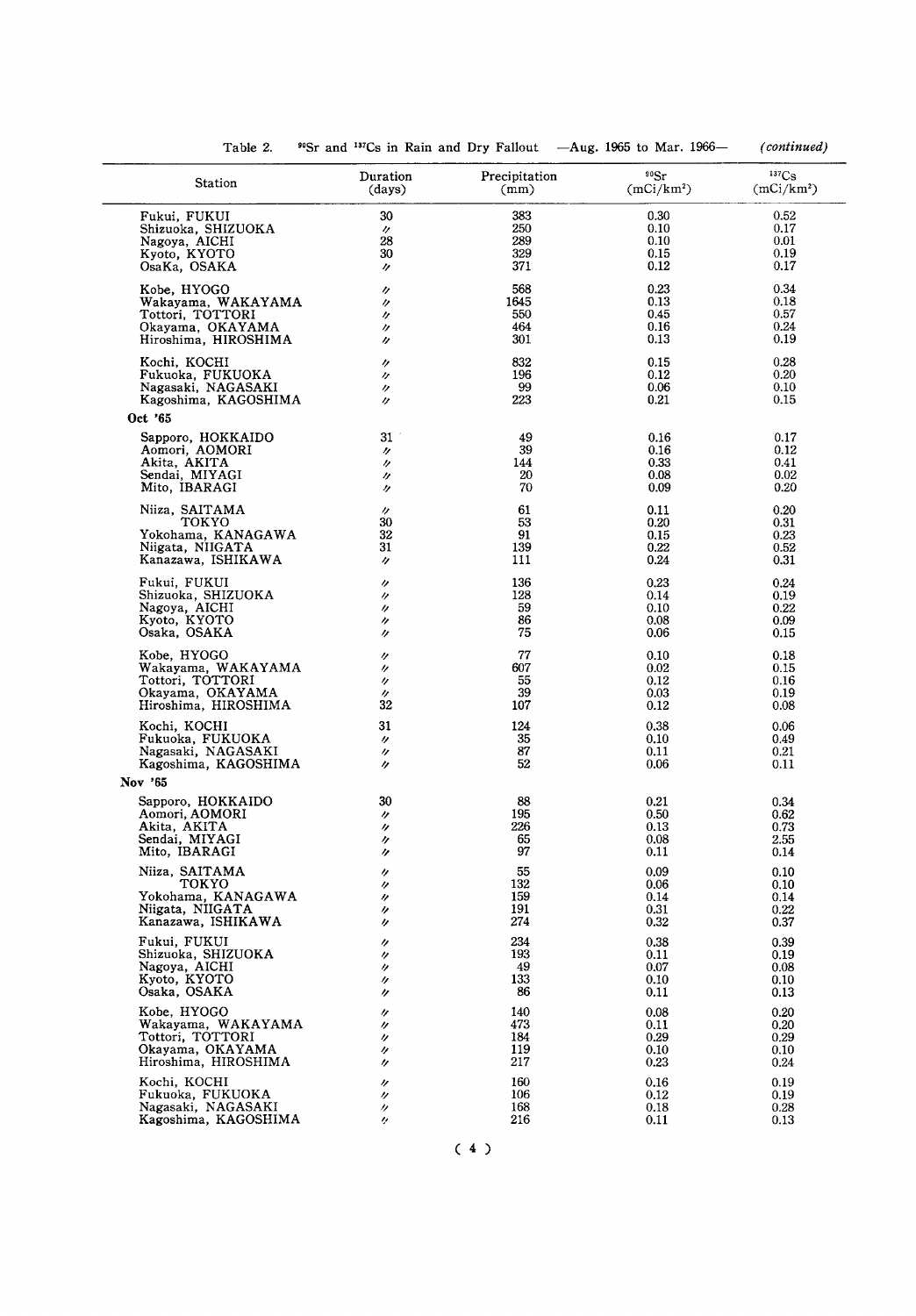| Table 2.                        |                         |                       | <sup>90</sup> Sr and <sup>137</sup> Cs in Rain and Dry Fallout —Aug. 1965 to Mar. 1966— | (continued)                        |
|---------------------------------|-------------------------|-----------------------|-----------------------------------------------------------------------------------------|------------------------------------|
| Station                         | Duration<br>(days)      | Precipitation<br>(mm) | 90Sr<br>$(mCi/km^2)$                                                                    | $137C_S$<br>(mCi/km <sup>2</sup> ) |
| Dec '65                         |                         |                       |                                                                                         |                                    |
| Sapporo, HOKKAIDO               | 31                      | 104                   | 0.14                                                                                    | 0.21                               |
| Aomori, AOMORI                  | $^{\prime\prime}$       | 122                   | 0.53                                                                                    | 0.78                               |
| Akita, AKITA                    | 24                      | 216                   | 0.64                                                                                    | 0.84                               |
| Sendai, MIYAGI                  | 35                      | 87                    | 0.12                                                                                    | 0.47                               |
| Mito, IBARAGI                   | $^{\prime\prime}$       | 90                    | 0.18                                                                                    | 0.23                               |
| Niiza, SAITAMA<br>токто         | 11                      | 64<br>66              | 0.01                                                                                    | 0.26                               |
| Yokohama, KANAGAWA              | $^{\prime\prime}$<br>36 | 78                    | 0.15<br>0.12                                                                            | 0.21<br>0.17                       |
| Niigata, NIIGATA                | 35                      | 290                   | 0.66                                                                                    | 0.67                               |
| Kanazawa, ISHIKAWA              | $^{\prime\prime}$       | 390                   | 0.61                                                                                    | 0.84                               |
| Fukui, FUKUI                    | 27                      | 328                   | 0.95                                                                                    | 1.57                               |
| Shizuoka, SHIZUOKA              | 37                      | 78                    | 0.13                                                                                    | 0.22                               |
| Nagoya, AICHI                   | 36                      | 96                    | 0.18                                                                                    | 0.27                               |
| Kyoto, KYOTO                    | 31                      | 51                    | 0.10                                                                                    | 0.16                               |
| Osaka, OSAKA                    | 40                      | 507                   | 0.12                                                                                    | 0.15                               |
| Kobe, HYOGO                     | 35                      | 58                    | 0.11                                                                                    | 0.24                               |
| Wakayama, WAKAYAMA              | 27                      |                       | 0.09                                                                                    | 0.15                               |
| Tottori, TOTTORI                | 36                      | 571                   | 1.13                                                                                    | 1.44                               |
| Okayama, OKAYAMA                | 11                      | 30                    | 0.08                                                                                    | 0.08                               |
| Hiroshima, HIROSHIMA            | 31                      | 54                    | 0.09                                                                                    | 0.11                               |
| Kochi, KOCHI                    | 36                      | 67                    | 0.12                                                                                    | 0.17                               |
| Fukuoka, FUKUOKA                | 31                      | 47                    | 0.24                                                                                    | 0.37                               |
| Nagasaki, NAGASAKI              | IJ                      | 118                   | 0.29                                                                                    | 0.40                               |
| Kagoshima, KAGOSHIMA            | 36                      | 98                    | 0.18                                                                                    | 0.27                               |
| Jan 1966                        |                         |                       |                                                                                         |                                    |
| Sapporo, HOKKAIDO               | 31                      | 196                   | 0.25                                                                                    | 0.31                               |
| Aomori, AOMORI                  | IJ                      |                       | 0.65                                                                                    | 0.97                               |
| Akita, AKITA                    | n                       | 167                   | 0.98                                                                                    | 1.35                               |
| Sendai, MIYAGI<br>Mito, IBARAGI | 28<br>26                | 31<br>27              | 0.08<br>0.01                                                                            | 0.29<br>0.04                       |
|                                 |                         |                       |                                                                                         |                                    |
| Niiza, SAITAMA<br>токуо         | 27<br>28                | 41<br>24              | 0.03<br>0.006                                                                           | 0.04                               |
| Yokohama, KANAGAWA              | 27                      | 30                    | 0.02                                                                                    | 0.008<br>0.04                      |
| Niigata, NIIGATA                | 11                      | 106                   | 0.48                                                                                    | 0.55                               |
| Kanazawa, ISHIKAWA              | 31                      | 284                   | 0.72                                                                                    | 0.89                               |
| Fukui, FUKUI                    | 35                      | 327                   | 1.63                                                                                    | 2.75                               |
| Shizuoka, SHIZUOKA              | 33                      | 51                    | 0.11                                                                                    | 0.23                               |
| Nagoya, AICHI                   | 28                      | 43                    | 0.12                                                                                    | 0.15                               |
| Kyoto, KYOTO                    | 31                      | 40                    | 0.16                                                                                    | 0.23                               |
| Osaka, OSAKA                    | 22                      | 55                    | 0.15                                                                                    | 0.25                               |
| Kobe, HYOGO                     | 27                      | 42                    | 0.15                                                                                    | 0.25                               |
| Wakayama, WAKAYAMA              | 35                      |                       | 0.11                                                                                    | 0.22                               |
| Tottori, TOTTORI                | 27                      | 100                   | 0.67                                                                                    | 1.05                               |
| Okayama, OKAYAMA                | 25                      | 30                    | 0.13                                                                                    | 0.16                               |
| Hiroshima, HIROSHIMA            | 31                      | 50                    | 0.19                                                                                    | 0.24                               |
| Kochi, KOCHI                    | 27                      | 92                    | 0.10                                                                                    | 0.14                               |
| Fukuoka, FUKUOKA                | 31                      | 30                    | 0.20                                                                                    | 0.37                               |
| Nagasaki, NAGASAKI              | n                       | 57                    | 0.23                                                                                    | 0.45                               |
| Kagoshima, KAGOSHIMA            | 33                      | 77                    | 0.19                                                                                    | 0.34                               |
| Feb '66                         |                         |                       |                                                                                         |                                    |
| Sapporo, HOKKAIDO               | 28                      | 112                   | 0.09                                                                                    | 0.18                               |
| Aomori, AOMORI                  | n                       | 152                   | 0.71                                                                                    | 1.04                               |
| Akita, AKITA                    | n                       | 118                   | 0.83                                                                                    | 1.24                               |
| Sendai, MIYAGI                  | IJ                      | 79                    | 0.19                                                                                    | 0.22                               |
| Mito, IBARAGI                   | n                       | 138                   | 0.28                                                                                    | 0.37                               |
| Niiza, SAITAMA                  | n                       | 99                    | 0.22                                                                                    | 0.25                               |
| TOKYO                           | $\prime\prime$          | 122                   | 0.17                                                                                    | 0.28                               |
| Yokohama, KANAGAWA              | 29                      | 174                   | 0.28                                                                                    | 0.43                               |
| Niigata, NIIGATA                | 28                      | 119                   | 0.09                                                                                    | 0.47                               |
| Kanazawa, ISHIKAWA              | 31                      | 204                   | 0.83                                                                                    | 1.10                               |

# Table 2.  $\frac{90}{5}$  r and  $\frac{137}{5}$  in Rain and Drv Fallout  $-A$ ug. 1965 to Mar. 1966 (continued)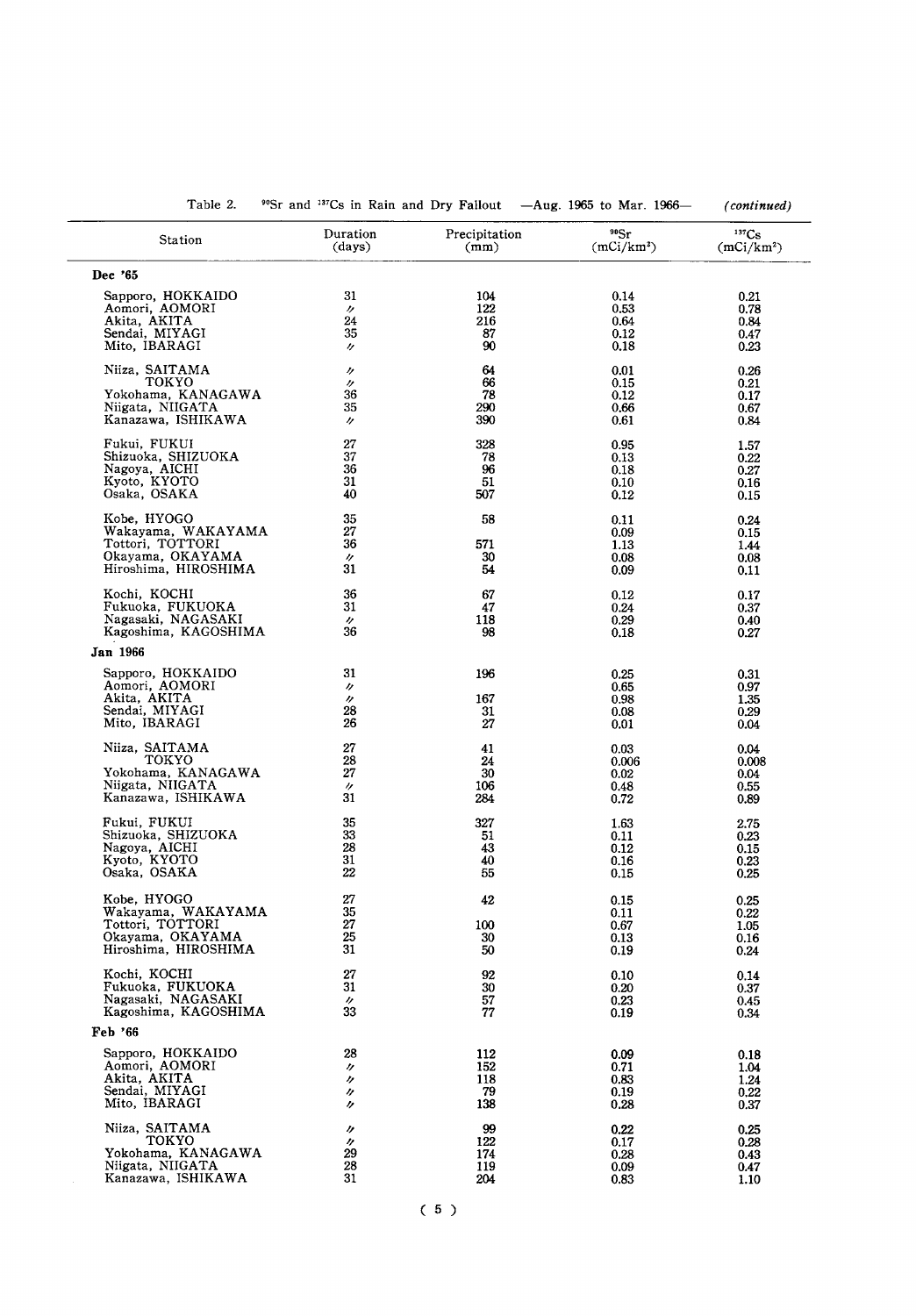| 1.02<br>0.77<br>28<br>189<br>Fukui, FUKUI<br>0.27<br>0.45<br>29<br>182<br>Shizuoka, SHIZUOKA<br>0.21<br>0.24<br>28<br>96<br>Nagoya, AICHI<br>0.21<br>0.24<br>103<br>$\prime$<br>Kyoto, KYOTO<br>0.27<br>0.24<br>97<br>Osaka, OSAKA<br>$\prime$<br>0.18<br>63<br>0.16<br>Kobe, HYOGO<br>n<br>0.24<br>79<br>0.20<br>Wakayama, WAKAYAMA<br>"<br>1.07<br>0.69<br>170<br>Tottori, TOTTORI<br>"<br>0.16<br>0.14<br>68<br>Okayama, OKAYAMA<br>$\prime$<br>0.39<br>0.21<br>74<br>Hiroshima, HIROSHIMA<br>"<br>0.42<br>0.31<br>113<br>Kochi, KOCHI<br>"<br>0.33<br>0.21<br>55<br>Fukuoka, FUKUOKA<br>$\prime$<br>0.37<br>0.23<br>55<br>Nagasaki, NAGASAKI<br>11<br>0.44<br>0.33<br>122<br>Kagoshima, KAGOSHIMA<br>n<br>Mar '66<br>0.24<br>0.45<br>129<br>23<br>Sapporo, HOKKAIDO<br>0.33<br>0.26<br>210<br>31<br>Aomori, AOMORI<br>0.39<br>0.57<br>21<br>107<br>Akita, AKITA<br>0.27<br>0.15<br>27<br>Sendai, MIYAGI<br>0.66<br>0.43<br>31<br>147<br>Mito, IBARAGI<br>0.27<br>0.25<br>168<br>Niiza, SAITAMA<br>n<br>0.24<br>0.17<br>100<br>TOKYO<br>n<br>0.44<br>0.30<br>123<br>Yokohama, KANAGAWA<br>n<br>0.77<br>0.50<br>117<br>Niigata, NIIGATA<br>n<br>0.54<br>0.55<br>35<br>304<br>Kanazawa, ISHIKAWA<br>1.91<br>1.01<br>247<br>31<br>Fukui, FUKUI<br>0.58<br>0.47<br>29<br>Shizuoka, SHIZUOKA<br>0.67<br>33<br>0.50<br>194<br>Nagoya, AICHI<br>0.58<br>0.38<br>31<br>175<br>Kyoto, KYOTO<br>0.47<br>32<br>0.40<br>145<br>Osaka, OSAKA<br>0.67<br>0.55<br>177<br>31<br>Kobe, HYOGO<br>0.57<br>0.24<br>29<br>Wakayama, WAKAYAMA<br>1.47<br>1.02<br>277<br>32<br>Tottori, TOTTORI<br>0.29<br>0.41<br>31<br>125<br>Okayama, OKAYAMA<br>0.67<br>0.47<br>Hiroshima, HIROSHIMA<br>$\prime$<br>0.64<br>207<br>0.48<br>28<br>Kochi, KOCHI<br>0.33<br>0.52<br>104<br>31<br>Fukuoka, FUKUOKA<br>0.39<br>0.55<br>129<br>$^{\prime\prime}$<br>Nagasaki, NAGASAKI<br>0.46<br>269<br>0.31<br>28<br>Kagoshima, KAGOSHIMA | <b>Station</b> | Duration<br>(days) | Precipitation<br>(mm) | 90Sr<br>$(mCi/km^2)$ | $137C_S$<br>$(mCi/km^2)$ |
|-------------------------------------------------------------------------------------------------------------------------------------------------------------------------------------------------------------------------------------------------------------------------------------------------------------------------------------------------------------------------------------------------------------------------------------------------------------------------------------------------------------------------------------------------------------------------------------------------------------------------------------------------------------------------------------------------------------------------------------------------------------------------------------------------------------------------------------------------------------------------------------------------------------------------------------------------------------------------------------------------------------------------------------------------------------------------------------------------------------------------------------------------------------------------------------------------------------------------------------------------------------------------------------------------------------------------------------------------------------------------------------------------------------------------------------------------------------------------------------------------------------------------------------------------------------------------------------------------------------------------------------------------------------------------------------------------------------------------------------------------------------------------------------------------------------------------------------------------------------------------------------------------------|----------------|--------------------|-----------------------|----------------------|--------------------------|
|                                                                                                                                                                                                                                                                                                                                                                                                                                                                                                                                                                                                                                                                                                                                                                                                                                                                                                                                                                                                                                                                                                                                                                                                                                                                                                                                                                                                                                                                                                                                                                                                                                                                                                                                                                                                                                                                                                       |                |                    |                       |                      |                          |
|                                                                                                                                                                                                                                                                                                                                                                                                                                                                                                                                                                                                                                                                                                                                                                                                                                                                                                                                                                                                                                                                                                                                                                                                                                                                                                                                                                                                                                                                                                                                                                                                                                                                                                                                                                                                                                                                                                       |                |                    |                       |                      |                          |
|                                                                                                                                                                                                                                                                                                                                                                                                                                                                                                                                                                                                                                                                                                                                                                                                                                                                                                                                                                                                                                                                                                                                                                                                                                                                                                                                                                                                                                                                                                                                                                                                                                                                                                                                                                                                                                                                                                       |                |                    |                       |                      |                          |
|                                                                                                                                                                                                                                                                                                                                                                                                                                                                                                                                                                                                                                                                                                                                                                                                                                                                                                                                                                                                                                                                                                                                                                                                                                                                                                                                                                                                                                                                                                                                                                                                                                                                                                                                                                                                                                                                                                       |                |                    |                       |                      |                          |
|                                                                                                                                                                                                                                                                                                                                                                                                                                                                                                                                                                                                                                                                                                                                                                                                                                                                                                                                                                                                                                                                                                                                                                                                                                                                                                                                                                                                                                                                                                                                                                                                                                                                                                                                                                                                                                                                                                       |                |                    |                       |                      |                          |
|                                                                                                                                                                                                                                                                                                                                                                                                                                                                                                                                                                                                                                                                                                                                                                                                                                                                                                                                                                                                                                                                                                                                                                                                                                                                                                                                                                                                                                                                                                                                                                                                                                                                                                                                                                                                                                                                                                       |                |                    |                       |                      |                          |
|                                                                                                                                                                                                                                                                                                                                                                                                                                                                                                                                                                                                                                                                                                                                                                                                                                                                                                                                                                                                                                                                                                                                                                                                                                                                                                                                                                                                                                                                                                                                                                                                                                                                                                                                                                                                                                                                                                       |                |                    |                       |                      |                          |
|                                                                                                                                                                                                                                                                                                                                                                                                                                                                                                                                                                                                                                                                                                                                                                                                                                                                                                                                                                                                                                                                                                                                                                                                                                                                                                                                                                                                                                                                                                                                                                                                                                                                                                                                                                                                                                                                                                       |                |                    |                       |                      |                          |
|                                                                                                                                                                                                                                                                                                                                                                                                                                                                                                                                                                                                                                                                                                                                                                                                                                                                                                                                                                                                                                                                                                                                                                                                                                                                                                                                                                                                                                                                                                                                                                                                                                                                                                                                                                                                                                                                                                       |                |                    |                       |                      |                          |
|                                                                                                                                                                                                                                                                                                                                                                                                                                                                                                                                                                                                                                                                                                                                                                                                                                                                                                                                                                                                                                                                                                                                                                                                                                                                                                                                                                                                                                                                                                                                                                                                                                                                                                                                                                                                                                                                                                       |                |                    |                       |                      |                          |
|                                                                                                                                                                                                                                                                                                                                                                                                                                                                                                                                                                                                                                                                                                                                                                                                                                                                                                                                                                                                                                                                                                                                                                                                                                                                                                                                                                                                                                                                                                                                                                                                                                                                                                                                                                                                                                                                                                       |                |                    |                       |                      |                          |
|                                                                                                                                                                                                                                                                                                                                                                                                                                                                                                                                                                                                                                                                                                                                                                                                                                                                                                                                                                                                                                                                                                                                                                                                                                                                                                                                                                                                                                                                                                                                                                                                                                                                                                                                                                                                                                                                                                       |                |                    |                       |                      |                          |
|                                                                                                                                                                                                                                                                                                                                                                                                                                                                                                                                                                                                                                                                                                                                                                                                                                                                                                                                                                                                                                                                                                                                                                                                                                                                                                                                                                                                                                                                                                                                                                                                                                                                                                                                                                                                                                                                                                       |                |                    |                       |                      |                          |
|                                                                                                                                                                                                                                                                                                                                                                                                                                                                                                                                                                                                                                                                                                                                                                                                                                                                                                                                                                                                                                                                                                                                                                                                                                                                                                                                                                                                                                                                                                                                                                                                                                                                                                                                                                                                                                                                                                       |                |                    |                       |                      |                          |
|                                                                                                                                                                                                                                                                                                                                                                                                                                                                                                                                                                                                                                                                                                                                                                                                                                                                                                                                                                                                                                                                                                                                                                                                                                                                                                                                                                                                                                                                                                                                                                                                                                                                                                                                                                                                                                                                                                       |                |                    |                       |                      |                          |
|                                                                                                                                                                                                                                                                                                                                                                                                                                                                                                                                                                                                                                                                                                                                                                                                                                                                                                                                                                                                                                                                                                                                                                                                                                                                                                                                                                                                                                                                                                                                                                                                                                                                                                                                                                                                                                                                                                       |                |                    |                       |                      |                          |
|                                                                                                                                                                                                                                                                                                                                                                                                                                                                                                                                                                                                                                                                                                                                                                                                                                                                                                                                                                                                                                                                                                                                                                                                                                                                                                                                                                                                                                                                                                                                                                                                                                                                                                                                                                                                                                                                                                       |                |                    |                       |                      |                          |
|                                                                                                                                                                                                                                                                                                                                                                                                                                                                                                                                                                                                                                                                                                                                                                                                                                                                                                                                                                                                                                                                                                                                                                                                                                                                                                                                                                                                                                                                                                                                                                                                                                                                                                                                                                                                                                                                                                       |                |                    |                       |                      |                          |
|                                                                                                                                                                                                                                                                                                                                                                                                                                                                                                                                                                                                                                                                                                                                                                                                                                                                                                                                                                                                                                                                                                                                                                                                                                                                                                                                                                                                                                                                                                                                                                                                                                                                                                                                                                                                                                                                                                       |                |                    |                       |                      |                          |
|                                                                                                                                                                                                                                                                                                                                                                                                                                                                                                                                                                                                                                                                                                                                                                                                                                                                                                                                                                                                                                                                                                                                                                                                                                                                                                                                                                                                                                                                                                                                                                                                                                                                                                                                                                                                                                                                                                       |                |                    |                       |                      |                          |
|                                                                                                                                                                                                                                                                                                                                                                                                                                                                                                                                                                                                                                                                                                                                                                                                                                                                                                                                                                                                                                                                                                                                                                                                                                                                                                                                                                                                                                                                                                                                                                                                                                                                                                                                                                                                                                                                                                       |                |                    |                       |                      |                          |
|                                                                                                                                                                                                                                                                                                                                                                                                                                                                                                                                                                                                                                                                                                                                                                                                                                                                                                                                                                                                                                                                                                                                                                                                                                                                                                                                                                                                                                                                                                                                                                                                                                                                                                                                                                                                                                                                                                       |                |                    |                       |                      |                          |
|                                                                                                                                                                                                                                                                                                                                                                                                                                                                                                                                                                                                                                                                                                                                                                                                                                                                                                                                                                                                                                                                                                                                                                                                                                                                                                                                                                                                                                                                                                                                                                                                                                                                                                                                                                                                                                                                                                       |                |                    |                       |                      |                          |
|                                                                                                                                                                                                                                                                                                                                                                                                                                                                                                                                                                                                                                                                                                                                                                                                                                                                                                                                                                                                                                                                                                                                                                                                                                                                                                                                                                                                                                                                                                                                                                                                                                                                                                                                                                                                                                                                                                       |                |                    |                       |                      |                          |
|                                                                                                                                                                                                                                                                                                                                                                                                                                                                                                                                                                                                                                                                                                                                                                                                                                                                                                                                                                                                                                                                                                                                                                                                                                                                                                                                                                                                                                                                                                                                                                                                                                                                                                                                                                                                                                                                                                       |                |                    |                       |                      |                          |
|                                                                                                                                                                                                                                                                                                                                                                                                                                                                                                                                                                                                                                                                                                                                                                                                                                                                                                                                                                                                                                                                                                                                                                                                                                                                                                                                                                                                                                                                                                                                                                                                                                                                                                                                                                                                                                                                                                       |                |                    |                       |                      |                          |
|                                                                                                                                                                                                                                                                                                                                                                                                                                                                                                                                                                                                                                                                                                                                                                                                                                                                                                                                                                                                                                                                                                                                                                                                                                                                                                                                                                                                                                                                                                                                                                                                                                                                                                                                                                                                                                                                                                       |                |                    |                       |                      |                          |
|                                                                                                                                                                                                                                                                                                                                                                                                                                                                                                                                                                                                                                                                                                                                                                                                                                                                                                                                                                                                                                                                                                                                                                                                                                                                                                                                                                                                                                                                                                                                                                                                                                                                                                                                                                                                                                                                                                       |                |                    |                       |                      |                          |
|                                                                                                                                                                                                                                                                                                                                                                                                                                                                                                                                                                                                                                                                                                                                                                                                                                                                                                                                                                                                                                                                                                                                                                                                                                                                                                                                                                                                                                                                                                                                                                                                                                                                                                                                                                                                                                                                                                       |                |                    |                       |                      |                          |
|                                                                                                                                                                                                                                                                                                                                                                                                                                                                                                                                                                                                                                                                                                                                                                                                                                                                                                                                                                                                                                                                                                                                                                                                                                                                                                                                                                                                                                                                                                                                                                                                                                                                                                                                                                                                                                                                                                       |                |                    |                       |                      |                          |
|                                                                                                                                                                                                                                                                                                                                                                                                                                                                                                                                                                                                                                                                                                                                                                                                                                                                                                                                                                                                                                                                                                                                                                                                                                                                                                                                                                                                                                                                                                                                                                                                                                                                                                                                                                                                                                                                                                       |                |                    |                       |                      |                          |
|                                                                                                                                                                                                                                                                                                                                                                                                                                                                                                                                                                                                                                                                                                                                                                                                                                                                                                                                                                                                                                                                                                                                                                                                                                                                                                                                                                                                                                                                                                                                                                                                                                                                                                                                                                                                                                                                                                       |                |                    |                       |                      |                          |
|                                                                                                                                                                                                                                                                                                                                                                                                                                                                                                                                                                                                                                                                                                                                                                                                                                                                                                                                                                                                                                                                                                                                                                                                                                                                                                                                                                                                                                                                                                                                                                                                                                                                                                                                                                                                                                                                                                       |                |                    |                       |                      |                          |
|                                                                                                                                                                                                                                                                                                                                                                                                                                                                                                                                                                                                                                                                                                                                                                                                                                                                                                                                                                                                                                                                                                                                                                                                                                                                                                                                                                                                                                                                                                                                                                                                                                                                                                                                                                                                                                                                                                       |                |                    |                       |                      |                          |
|                                                                                                                                                                                                                                                                                                                                                                                                                                                                                                                                                                                                                                                                                                                                                                                                                                                                                                                                                                                                                                                                                                                                                                                                                                                                                                                                                                                                                                                                                                                                                                                                                                                                                                                                                                                                                                                                                                       |                |                    |                       |                      |                          |
|                                                                                                                                                                                                                                                                                                                                                                                                                                                                                                                                                                                                                                                                                                                                                                                                                                                                                                                                                                                                                                                                                                                                                                                                                                                                                                                                                                                                                                                                                                                                                                                                                                                                                                                                                                                                                                                                                                       |                |                    |                       |                      |                          |
|                                                                                                                                                                                                                                                                                                                                                                                                                                                                                                                                                                                                                                                                                                                                                                                                                                                                                                                                                                                                                                                                                                                                                                                                                                                                                                                                                                                                                                                                                                                                                                                                                                                                                                                                                                                                                                                                                                       |                |                    |                       |                      |                          |
|                                                                                                                                                                                                                                                                                                                                                                                                                                                                                                                                                                                                                                                                                                                                                                                                                                                                                                                                                                                                                                                                                                                                                                                                                                                                                                                                                                                                                                                                                                                                                                                                                                                                                                                                                                                                                                                                                                       |                |                    |                       |                      |                          |
|                                                                                                                                                                                                                                                                                                                                                                                                                                                                                                                                                                                                                                                                                                                                                                                                                                                                                                                                                                                                                                                                                                                                                                                                                                                                                                                                                                                                                                                                                                                                                                                                                                                                                                                                                                                                                                                                                                       |                |                    |                       |                      |                          |
|                                                                                                                                                                                                                                                                                                                                                                                                                                                                                                                                                                                                                                                                                                                                                                                                                                                                                                                                                                                                                                                                                                                                                                                                                                                                                                                                                                                                                                                                                                                                                                                                                                                                                                                                                                                                                                                                                                       |                |                    |                       |                      |                          |
|                                                                                                                                                                                                                                                                                                                                                                                                                                                                                                                                                                                                                                                                                                                                                                                                                                                                                                                                                                                                                                                                                                                                                                                                                                                                                                                                                                                                                                                                                                                                                                                                                                                                                                                                                                                                                                                                                                       |                |                    |                       |                      |                          |
|                                                                                                                                                                                                                                                                                                                                                                                                                                                                                                                                                                                                                                                                                                                                                                                                                                                                                                                                                                                                                                                                                                                                                                                                                                                                                                                                                                                                                                                                                                                                                                                                                                                                                                                                                                                                                                                                                                       |                |                    |                       |                      |                          |
|                                                                                                                                                                                                                                                                                                                                                                                                                                                                                                                                                                                                                                                                                                                                                                                                                                                                                                                                                                                                                                                                                                                                                                                                                                                                                                                                                                                                                                                                                                                                                                                                                                                                                                                                                                                                                                                                                                       |                |                    |                       |                      |                          |
|                                                                                                                                                                                                                                                                                                                                                                                                                                                                                                                                                                                                                                                                                                                                                                                                                                                                                                                                                                                                                                                                                                                                                                                                                                                                                                                                                                                                                                                                                                                                                                                                                                                                                                                                                                                                                                                                                                       |                |                    |                       |                      |                          |

Table 2. <sup>90</sup>Sr and <sup>137</sup>Cs in Rain and Dry Fallout -Aug. 1965 to Mar. 1966-

Table 3 shows the monthly mean value of strontium-90 and cesium-137 collected by the 24 stations during the period August 1965 to March 1966.

Table 4 and Figure 3 show the total amount of strontium-90 and cesium-137 deposits during the period August 1965 to March 1966.

Figure 4 shows the monthly variation of strontium-90 at the 5 stations during the August 1965 to March 1966.

Table 3. Monthly Mean Value of the 24 Collection Stations -Aug. 1965 to Mar. 1966-

(continued)

| Month |                   | Precipitation<br>(mm) | 90Sr<br>(mCi/km <sup>2</sup> ) | $^{137}Cs$<br>(mCi/km <sup>2</sup> ) | 137Cs/90Sr |
|-------|-------------------|-----------------------|--------------------------------|--------------------------------------|------------|
| Aug   | 65                | 75                    | 0.15                           | 0.21                                 | 1.4        |
| Sept  | $^{\prime\prime}$ | 309                   | 0.23                           | 0.30                                 | 1.3        |
| Oct   | "                 | 102                   | 0.14                           | 0.21                                 | 1.5        |
| Nov   | 11                | 165                   | 0.17                           | 0.33                                 | 1.9        |
| Dec   | IJ                | 150                   | 0.29                           | 0.44                                 | 1.5        |
| Jan   | 66                | 79                    | 0.31                           | 0.47                                 | 1.5        |
| Feb   | "                 | 116                   | 0.33                           | 0.48                                 | 1.5        |
| Mar   | 11                | 148                   | 0.42                           | 0.62                                 | 1.5        |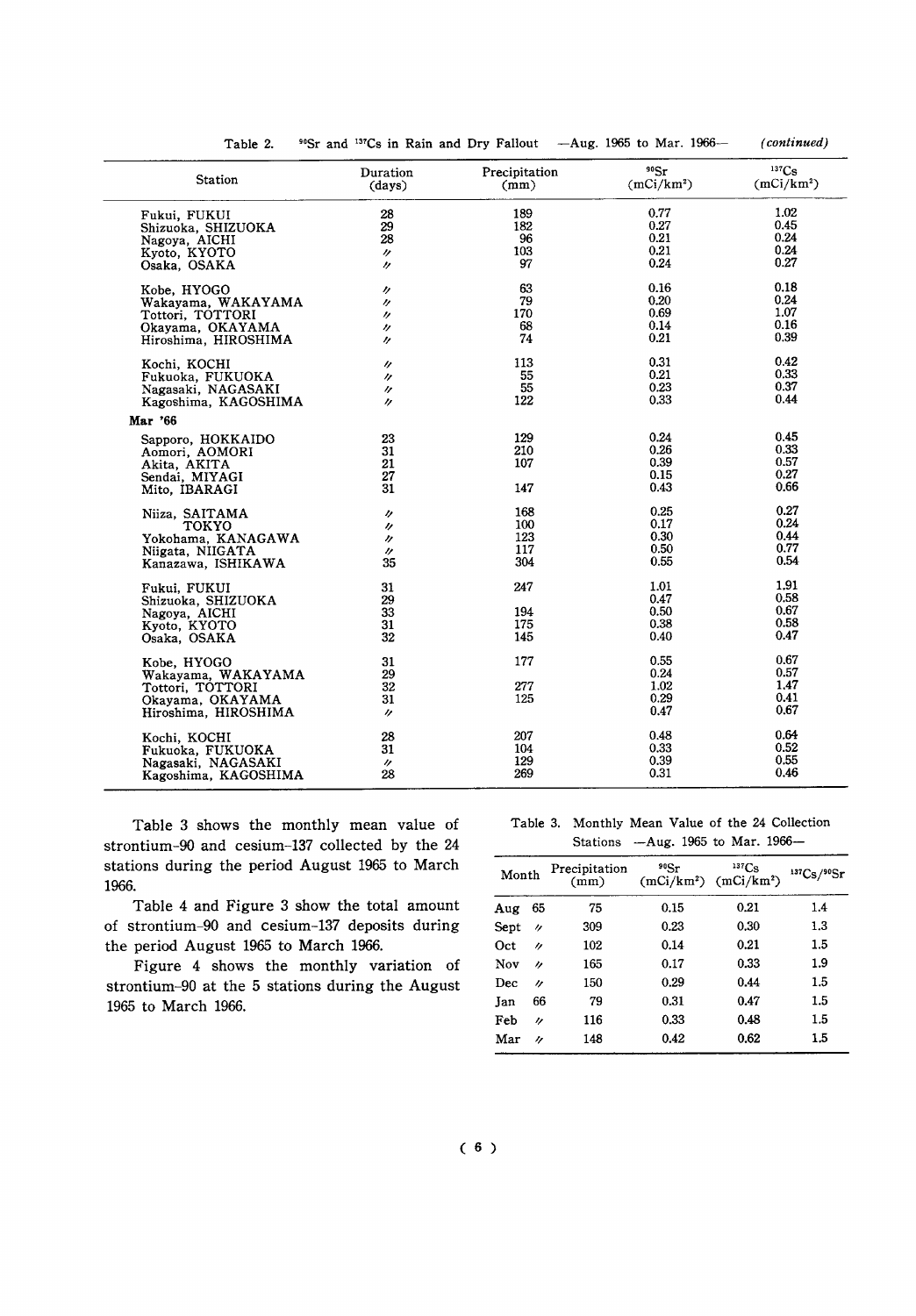|                       | <b>Station</b>      | 90Sr<br>$(mCi/km^2)$ | 137Cs<br>$(mCi/km^2)$ |          | Station           | 90Sr<br>(mCi/km <sup>2</sup> ) | $137C_S$<br>$(mCi/km^2)$ |
|-----------------------|---------------------|----------------------|-----------------------|----------|-------------------|--------------------------------|--------------------------|
| 1.                    | Hokkaido            | 2.05                 | 2.85                  |          | 13 Aichi          | 1.40                           | 1.76                     |
| $\mathbf{2}^{\prime}$ | Aomori              | 3.30                 | 4.60                  |          | 14 Kyoto          | 1.30                           | 1.74                     |
| 3.                    | Akita               | 3.87                 | 5.78                  | 15       | Osaka             | 1.26                           | 3.64                     |
| 4<br>5                | Miyagi<br>Ibaragi   | 1.17<br>1.58         | 4.49<br>2.30          | 16<br>17 | Hyogo<br>Wakayama | 1.41<br>0.96                   | 2.10                     |
| 6.                    | Saitama             | 1.35                 | 2.02                  | 18       | Tottori           | 4.46                           | 1.85<br>6.18             |
| 7                     | Tokyo               | 1.236                | 1.808                 | 19       | Okayama           | 0.97                           | 1.38                     |
| 8                     | Kanagawa            | 1.40                 | 1.94                  | 20       | Hiroshima         | 1.51                           | 2.04                     |
| 9<br>10               | Niigata<br>Ishikawa | 2.70<br>3.67         | 3.63<br>4.51          | 21<br>22 | Kochi<br>Fukuoka  | 1.99<br>1.50                   | 2.42<br>2.67             |
| 11                    | Fukui               | 5.36                 | 8.53                  | 23       | Nagasaki          | 1.64                           | 2.64                     |
| 12                    | Shizuoka            | 1.39                 | 2.12                  | 24       | Kagoshima         | 1.49                           | 2.07                     |

Table 4. Total Deposits of <sup>90</sup>Sr and <sup>137</sup>Cs --Aug. 1965 to Mar. 1966-



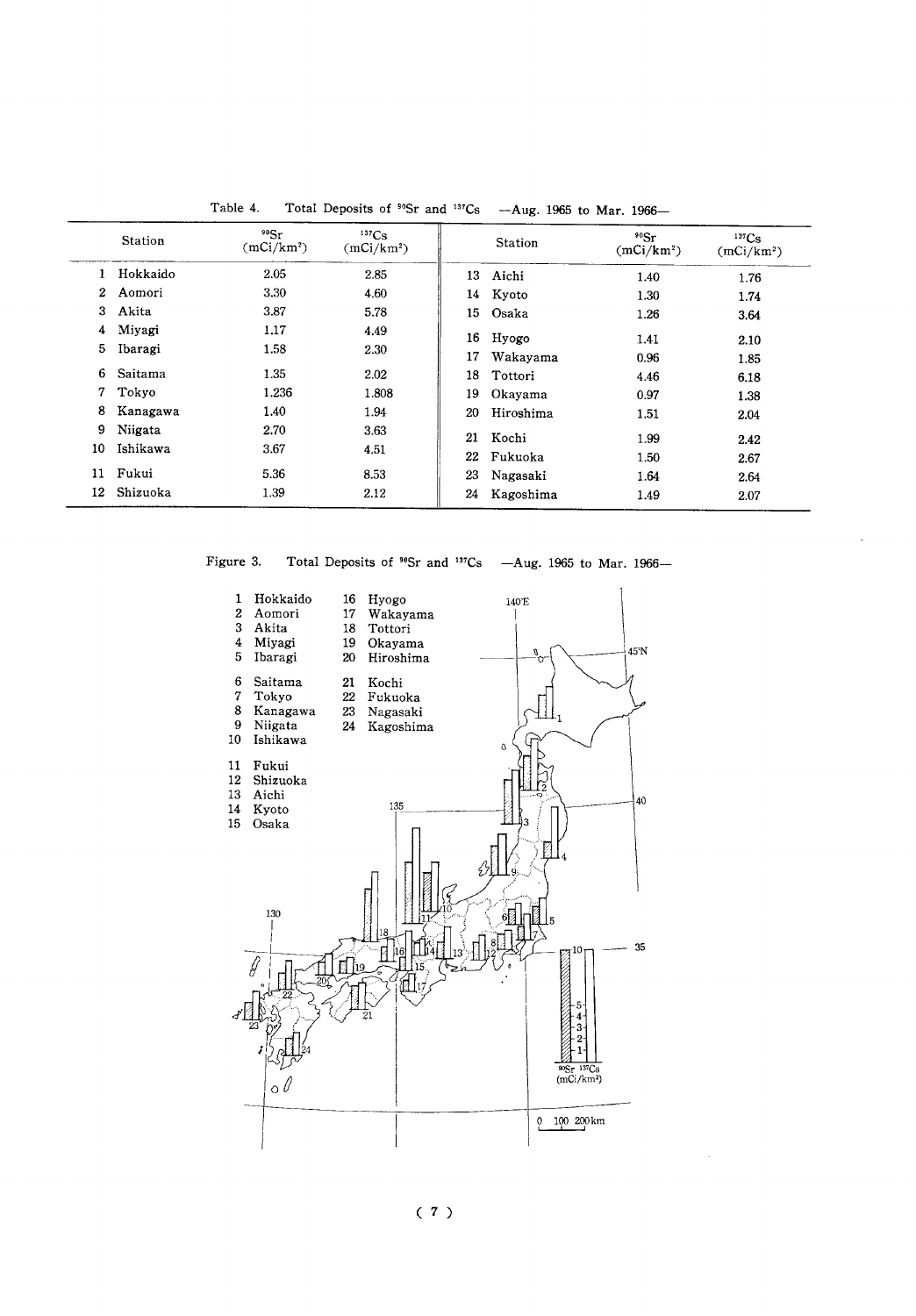

# Strontium-90, Cesium-137, Cerium-144, Ziruconium-95 + Niobium-95 and Ruthenium-106 in Air borne Dust

# Part 1 (National Institute of Radiological Sciences)

Since October 1965, airborne dust samples were collected from 1-1.5 m above the ground in the campus of National Institute of Radiological Sciences in Chiba City, using a dust collector, composed of prefilter, cottrell type dust collector and spongy polyurethan filter, and that is designed to collect and deposite 99% particles up to a size of 10 m $\mu$  under flow rate of 10 m<sup>3</sup>/min.

The samples were incinerated in a muffle furnace at 450°C, Radioactivities of cesium-137, cerium-144, ruthenium-106 and zirconium-95 + niobium-95 in ash samples were measured by gamma-ray spectrometry. Concentration of strontium-90 in HCl-extract of the ash were determined by the fuming nitric acid separation method, Results obtained are shown in Table 5.

90Sr, 137Cs, 144Ce, 95Zr+95Nb and 106Ru in Air borne Dust -Oct. 1965 to Jul. 1966-Table 5. by M. Saiki, H. Kamada and K. Kimura.

|  |  |  |  | (National Instituta of Radiological Sciences) |  |
|--|--|--|--|-----------------------------------------------|--|
|--|--|--|--|-----------------------------------------------|--|

| Location          | Month<br>Collected        | Duration<br>(days) | Air<br>inhaled<br>$(m^3)$ | 90Sr | $95Zr + 95Nb$ | 106Ru<br>$(pCi/m^3) \times 10^{-3} (pCi/m^3) \times 10^{-3} (pCi/m^3) \times 10^{-3} (pCi/m^3) \times 10^{-3} (pCi/m^3) \times 10^{-3}$ | 137Cs | 144Ce |
|-------------------|---------------------------|--------------------|---------------------------|------|---------------|-----------------------------------------------------------------------------------------------------------------------------------------|-------|-------|
| <b>CHIBA</b>      | Oct. 1965                 | 21                 | 320400                    | 1.2  |               | 14.3                                                                                                                                    | 14.4  | 3.9   |
| $^{\prime\prime}$ | Nov. $\nu$                | 15                 | 216000                    | 1.1  |               | 8.3                                                                                                                                     | 8.4   | 1.5   |
| $\prime\prime$    | Nov. to Dec. 1965         | 30                 | 432000                    | 0.3  |               | 2.3                                                                                                                                     | 1.9   | 0.5   |
| $^{\prime\prime}$ | Dec. 1965 to<br>Jan. 1966 | 31                 | 446400                    | 0.3  |               | 2.0                                                                                                                                     | 2.8   | 0.5   |
| $^{\prime\prime}$ | Jan. 1966                 | 16                 | 230400                    | 0.7  |               | 11.9                                                                                                                                    | 8.6   | 1.3   |
| $\prime$          | Feb. $\nu$                | 15                 | 216000                    | 0.8  |               | 14.1                                                                                                                                    | 12.2  | 2.1   |
| W                 | Feb. $\nu$                | 13                 | 187200                    | 2.1  |               | 38.7                                                                                                                                    | 18.3  | 2.6   |
| $\prime$          | Mar. $\nu$                | 15                 | 216000                    | 4.4  |               | 55.7                                                                                                                                    | 43.4  | 9.2   |
| $\prime$          | Mar. $\nu$                | 16                 | 230400                    | 2.5  |               | 47.9                                                                                                                                    | 30.0  | 3.7   |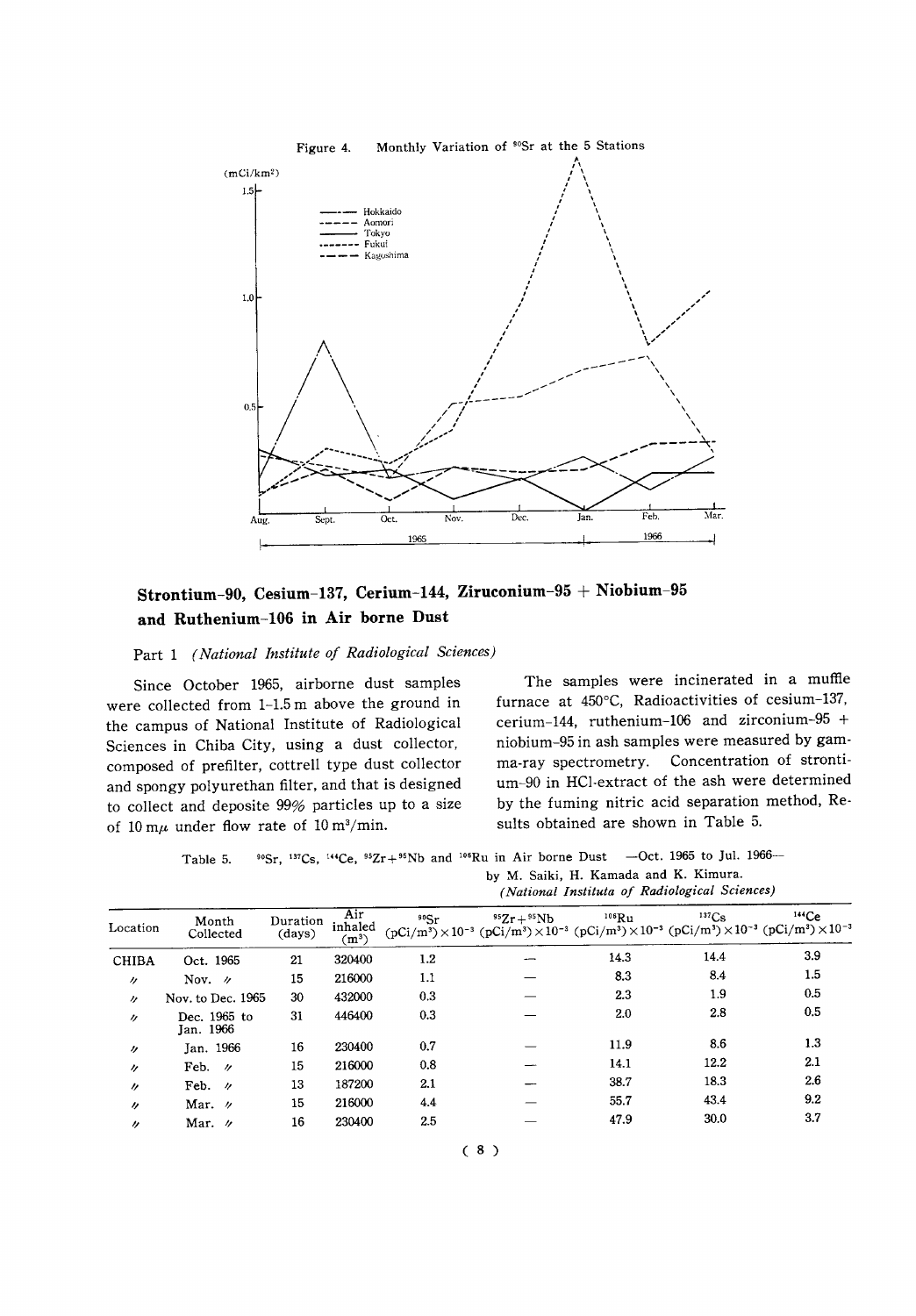| Location          | Month<br>Collected        | Duration<br>(days) | Air<br>inhaled<br>$(m^3)$ | 90Sr    | $95Zr + 95Nb$ | 106Ru<br>$(pCi/m^3) \times 10^{-3} (pCi/m^3) \times 10^{-3} (pCi/m^3) \times 10^{-3} (pCi/m^3) \times 10^{-3} (pCi/m^3) \times 10^{-3}$ | $137C_S$ | 144Ce |
|-------------------|---------------------------|--------------------|---------------------------|---------|---------------|-----------------------------------------------------------------------------------------------------------------------------------------|----------|-------|
| 11                | Apr. $\nu$                | 15                 | 216000                    | 3.0     | --            | 51.5                                                                                                                                    | 40.9     | 2.0   |
| $\prime$          | Apr. $\nu$                | 15                 | 216000                    | 1.5     |               | 31.0                                                                                                                                    | 26.6     | 1.8   |
| $^{\prime\prime}$ | May $\nu$                 | 15                 | 216000                    | 2.6     |               | 35.7                                                                                                                                    | 33.0     | 4.8   |
| $\prime$          | May $\nu$                 | 16                 | 230400                    | 2.4     | 4.2           | 55.8                                                                                                                                    | 20.8     | 16.0  |
| $\prime$          | Jun. $\nu$                | 15                 | 216000                    | 2.5     | 11.9          | 85.0                                                                                                                                    | 14.1     | 32.1  |
| $^{\prime\prime}$ | Jun.<br>$^{\prime\prime}$ | 15                 | 216000                    | $1.2\,$ | 10.2          | 51.0                                                                                                                                    | 1.3      | 25.9  |
| $^{\prime\prime}$ | Jul.<br>$^{\prime\prime}$ | 15                 | 216000                    | 1.2     | 4.0           | 29.9                                                                                                                                    | 5.1      | 12.8  |
| $^{\prime\prime}$ | Jul.<br>$^{\prime\prime}$ | 16                 | 230400                    | 0.7     | 4.3           | 24.5                                                                                                                                    | 1.4      | 12.2  |

Table 5. <sup>90</sup>Sr, <sup>137</sup>Cs, <sup>144</sup>Ce, <sup>95</sup>Zr + <sup>95</sup>Nb and <sup>106</sup>Ru in Air borne Dust --Oct. 1965 to Jul. 1966- (continued)

Since April 1964, airborne dust samples have been colleted by two prefectural public health laboratories located in Osaka ond Niigata.

Radioactivity of cesium-137 and cerium-144 in the samples and HCI-extract of ash samples incinerated at 450°C were measured by gammaray spectrometry, Concentrations of strontium-90 in HF-extract and HCl-extract of the ash Samples were determined by the fuming nitric acid separation method.

Results obtained are shown in Table 6.

| Table 6. $\degree$ °Sr, <sup>137</sup> Cs and <sup>144</sup> Ce in Air borne Dust —Apr. 1964 to Mar. 1965— |  |  |  |  |  |  |
|------------------------------------------------------------------------------------------------------------|--|--|--|--|--|--|
|                                                                                                            |  |  |  |  |  |  |

by M. Saiki, H. Kamada and A. Nakano

|                                               |         |                         |                                        |                                               |            | (National Institute of Radiological Sciences)                                      |                                                                                    |                                         |
|-----------------------------------------------|---------|-------------------------|----------------------------------------|-----------------------------------------------|------------|------------------------------------------------------------------------------------|------------------------------------------------------------------------------------|-----------------------------------------|
| Location                                      |         | Air<br>Duration inhaled | 90Sr<br>Radiochemical Analysis         | $(pCi/m^{3}) \times 10^{-3}$<br>Determined by |            | 137Cs<br>$(pCi/m^{3})\times10^{-3}$<br>Determined by<br>$\gamma$ -ray Spectrometry | 144Ce<br>$(pCi/m^3) \times 10^{-3}$<br>Determined by<br>$\gamma$ -ray Spectrometry |                                         |
|                                               | (days)  | $(m^3)$                 | Extracts with<br>HF from ash<br>sample | Extracts with<br>HCl from ash<br>sample       | Whole Dust | Extracts with<br>HCl from ash<br>sample                                            | Whole Dust                                                                         | Extracts with<br>HCl from ash<br>sample |
| Apr. 1964<br><b>OSAKA</b>                     | 12      | 12960                   | 29                                     | 28                                            | 225        | 167                                                                                | 202                                                                                | 106                                     |
| May '64<br><b>OSAKA</b>                       | 9       | 9720                    | 25                                     | 25                                            | 240        | 33                                                                                 | 201                                                                                | 97                                      |
| '64<br>Jun.<br><b>OSAKA</b>                   | 9       | 9720                    | 37                                     | 37                                            | 377        | 48                                                                                 | 254                                                                                | 165                                     |
| .64<br>Jul.<br><b>NIIGATA</b><br><b>OSAKA</b> | 3<br>9  | 1296<br>9720            | 9<br>10                                | 8<br>10                                       | 10<br>56   | 9<br>9                                                                             | 57<br>84                                                                           | 24<br>38                                |
| Aug. '64<br>NIIGATA<br><b>OSAKA</b>           | 5<br>8  | 2160<br>8640            | $\frac{4}{6}$                          | $\frac{3}{6}$                                 | 5<br>37    | $\frac{4}{6}$                                                                      | 32<br>37                                                                           | 13<br>37                                |
| Sept. '64<br><b>NIIGATA</b><br><b>OSAKA</b>   | 7<br>6  | 3024<br>6480            | $\begin{array}{c} 8 \\ 8 \end{array}$  | 8<br>8                                        | 36<br>49   | 9<br>10                                                                            | 34<br>45                                                                           | $22\,$<br>38                            |
| .64<br>Oct.<br><b>NIIGATA</b><br><b>OSAKA</b> | 7<br>8  | 3024<br>8640            | 9<br>12                                | 9<br>12                                       | 73<br>116  | 28<br>12                                                                           | 59<br>72                                                                           | 45<br>35                                |
| Nov. '64<br><b>OSAKA</b>                      | 10      | 11275                   | 15                                     | 15                                            | 180        | 19                                                                                 | 126                                                                                | 53                                      |
| '64<br>Dec.<br><b>OSAKA</b>                   | 7       | 7665                    | 1                                      | 1                                             | 55         | 1                                                                                  | 53                                                                                 | ${<}0.4$                                |
| Jan. 1965<br><b>NIIGATA</b><br><b>OSAKA</b>   | 5<br>11 | 2160<br>11880           | 11<br>17                               | 10<br>17                                      | 15<br>108  | 7<br>14                                                                            | $\begin{array}{c} 28 \\ 35 \end{array}$                                            | 17<br>16                                |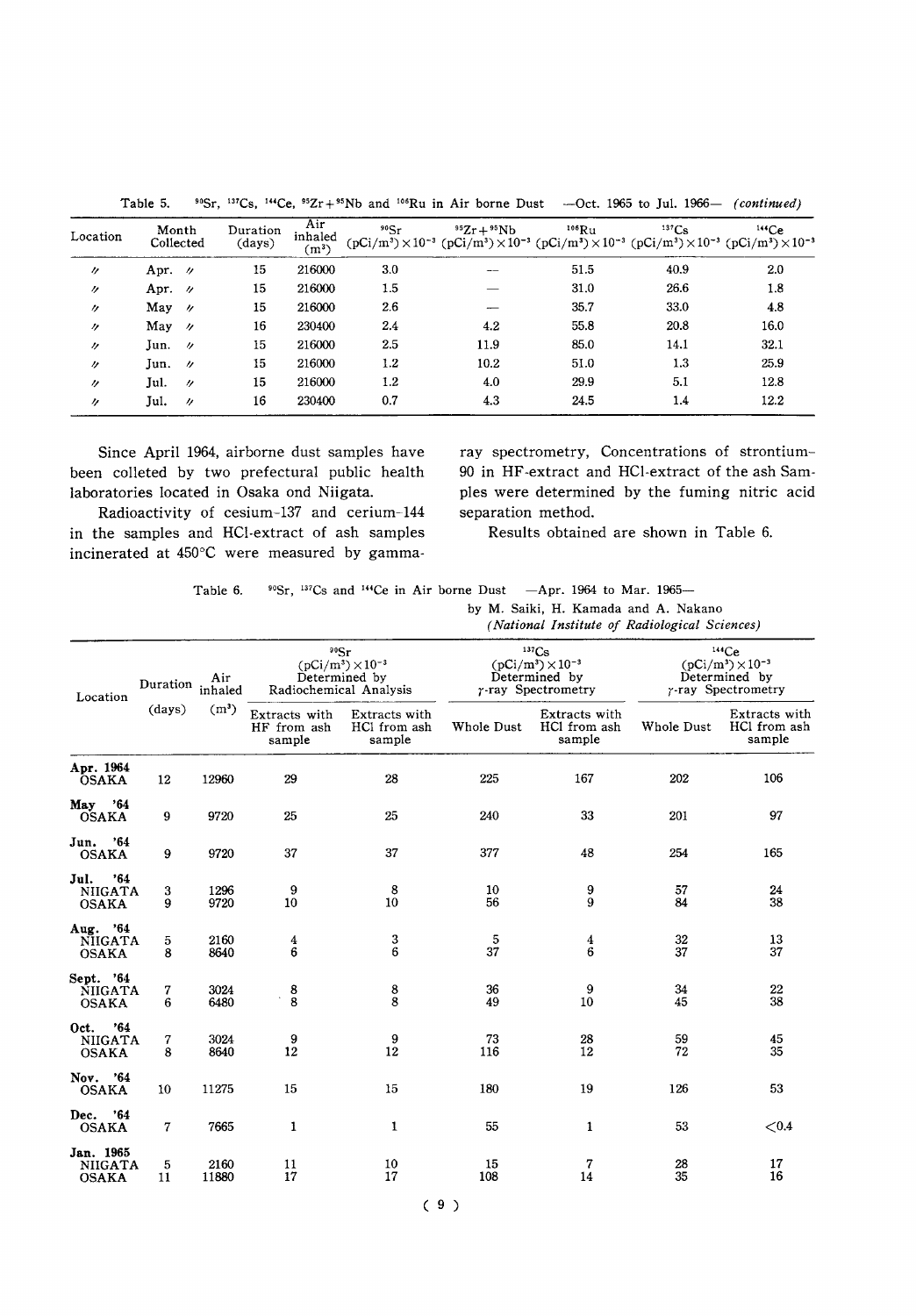|                                                 |          | Table 6.       |                                        | <sup>90</sup> Sr. <sup>137</sup> Cs and <sup>144</sup> Ce in Air borne Dust   |            | $-Mpr.$ 1964 to Mar. 1965---                                                  |            | (continued)                                                                        |
|-------------------------------------------------|----------|----------------|----------------------------------------|-------------------------------------------------------------------------------|------------|-------------------------------------------------------------------------------|------------|------------------------------------------------------------------------------------|
| Location                                        | Duration | Air<br>inhaled |                                        | 90Sr<br>$(pCi/m^{3})\times10^{-3}$<br>Determined by<br>Radiochemical Analysis |            | 137Cs<br>$(pCi/m^{3})\times10^{-3}$<br>Determined by<br>$r$ -ray Spectrometry |            | 144Ce<br>$(pCi/m^3) \times 10^{-3}$<br>Determined by<br>$\gamma$ -ray Spectrometry |
|                                                 | (days)   | $(m^3)$        | Extracts with<br>HF from ash<br>sample | Extracts with<br>HCl from ash<br>sample                                       | Whole Dust | Extracts with<br>HCl from ash<br>sample                                       | Whole Dust | Extracts with<br>HCl from ash<br>sample                                            |
| Feb.<br>- '65<br><b>NIIGATA</b><br><b>OSAKA</b> | 4<br>12  | 1728<br>12960  | 23                                     | 23                                                                            | 17<br>150  | 14<br>3                                                                       | 28<br>49   | 18<br>$\overline{2}$                                                               |
| Mar. '65<br><b>NIIGATA</b><br><b>OSAKA</b>      | 11       | 3024<br>12220  | 16<br>9                                | 15<br>9                                                                       | 34<br>96   | 17<br>9                                                                       | 26<br>41   | 23<br>17                                                                           |

Part 2 (Japan Analytical Chemistry Research Institute)

The Japan Analytical Chemistry Research Institute began the analyses of strontium-90, cesium-137 and cerium-144 content in air borne dust on commission by the Science and Technology Agency in April 1964.

Samples are collected by 7 prefectural public health laboratories, using a cottrell type dust collector (1,200 liters per hour). Figure 5 shows the locations of the laboratories.

Results obtained during the period August 1965 to March 1966, are shown in Table 7.



|  |  |  |  | Table 7. $\text{80}$ °Sr, $\text{137Cs}$ and $\text{144Ce}$ in Air borne Dust $-Aug$ . 1965 to Mar. 1966- |  |  |  |  |
|--|--|--|--|-----------------------------------------------------------------------------------------------------------|--|--|--|--|
|--|--|--|--|-----------------------------------------------------------------------------------------------------------|--|--|--|--|

By T. Asari, M. Chiba and M. Kuroda

(Japan Analytical Chemistry Research Institute)

| (Continued from Table 6, Issue No. 7, of this Publication) |          |             |                 |                              |                            |                            |
|------------------------------------------------------------|----------|-------------|-----------------|------------------------------|----------------------------|----------------------------|
| Location                                                   | Duration | Air inhaled | Efficiency of   | 90Sr                         | 137Cs                      | 144Ce                      |
|                                                            | (days)   | $(m^3)$     | cottrell $(\%)$ | $(pCi/m^{3}) \times 10^{-3}$ | $(pCi/m^{3})\times10^{-3}$ | $(pCi/m^3) \times 10^{-3}$ |
| Aug 1965                                                   |          |             |                 |                              |                            |                            |
| Mito, IBARAGI                                              | 29       | 9360        | 70              | 5.0                          | 0.4                        | 3.0                        |
| Niigata, NIIGATA                                           | 27       | 2592        | 95              | 5.2                          | 1.0                        | 17.6                       |
| Fukui. FUKUI                                               | 22       | 960         | 96              | 2.2                          | 32.0                       | 3.0                        |
| Nagoya, AICHI                                              | 21       | 3780        | 95              | 2.9                          | 7.6                        | 13.1                       |
| Osaka. OSAKA                                               | 28       | 5400        | 90              | 3.6                          | 3.7                        | 22.3                       |
| Hiroshima, HIROSHIMA                                       | 25       | 7150        | 80              | 3.5                          | 12.6                       | 4.2                        |
| Nagasaki, NAGASAKI                                         | 20       | 2400        | 90              | 10.7                         | 12.7                       | 9.8                        |

 $(10)$ 

 $\sim$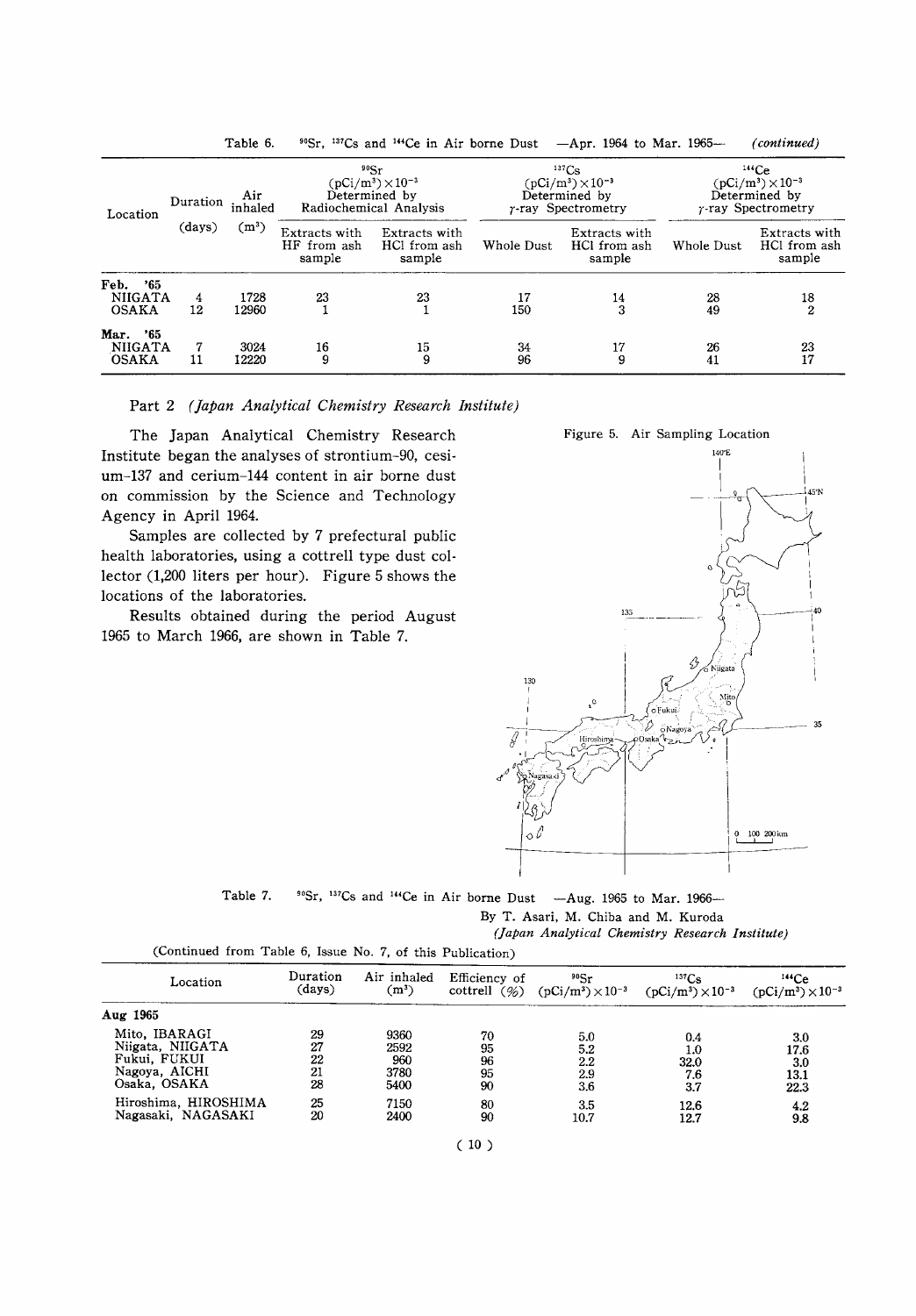|                                                                                    | uı,                  | auu                                 | ce in All borne Dust       |                                  | -Aug. 1500 to Mar. 1500            | (continuea)                         |
|------------------------------------------------------------------------------------|----------------------|-------------------------------------|----------------------------|----------------------------------|------------------------------------|-------------------------------------|
| Location                                                                           | Duration             | Air inhaled                         | Efficiency of              | 90Sr                             | $137C_S$                           | 144Ce                               |
|                                                                                    | $\frac{days}{9}$     | $(m^3)$                             | cottrell $(\% )$           | $(pCi/m^3) \times 10^{-3}$       | $(pCi/m^{3})\times10^{-3}$         | $(pCi/m^3) \times 10^{-3}$          |
| Sept 1965                                                                          |                      |                                     |                            |                                  |                                    |                                     |
| Mito, IBARAGI                                                                      | 29                   | 8360                                | 70                         | 4.0                              | 0.6                                | 12.0                                |
| Niigata, NIIGATA                                                                   | 27                   | 2592                                | 95                         | 5.9                              | 35.9                               | 23.2                                |
| Fukui, FUKUI                                                                       | 29                   | 1286                                | 96                         | 1.9                              | 13.3                               | 5.7                                 |
| Nagoya, AICHI                                                                      | 14                   | 2340                                | 95                         | 2.0                              | 2.9                                | 8.3                                 |
| Osaka, OSAKA                                                                       | 17                   | 4320                                | 90                         | 4.1                              | 5.9                                | 13.5                                |
| Hiroshima, HIROSHIMA                                                               | 27                   | 9700                                | 80                         | 4.8                              | 6.6                                | 12.8                                |
| Nagasaki, NAGASAKI                                                                 | 21                   | 1800                                | 90                         | 9.4                              | 14.3                               | 9.3                                 |
| '65<br>Oct                                                                         |                      |                                     |                            |                                  |                                    |                                     |
| Mito, IBARAGI                                                                      | 30                   | 5040                                | 70                         | 4.3                              | 9.2                                | 17.5                                |
| Niigata, NIIGATA                                                                   | 25                   | 2376                                | 95                         | 3.6                              | 5.8                                | 13.8                                |
| Fukui, FUKUI                                                                       | 22                   | 960                                 | 96                         | 1.5                              | 1.7                                | 4.1                                 |
| Nagoya, AICHI                                                                      | 24                   | 4380                                | 95                         | 2.3                              | 3.7                                | 10.1                                |
| Osaka, OSAKA                                                                       | 28                   | 4305                                | 90                         | 6.1                              | 4.3                                | 15.2                                |
| Hiroshima, HIROSHIMA                                                               | 25                   | 7500                                | 80                         | 4.7                              | 8.3                                | 16.0                                |
| Nagasaki, NAGASAKI                                                                 | 19                   | 1800                                | 90                         | 9.5                              | 12.0                               | 35.6                                |
| '65<br>Nov                                                                         |                      |                                     |                            |                                  |                                    |                                     |
| Niigata, NIIGATA                                                                   | 26                   | 2592                                | 95                         | 3.3                              | 5.3                                | 10.5                                |
| Fukui, FUKUI                                                                       | 21                   | 960                                 | 96                         | 4.9                              | 2.1                                | 5.4                                 |
| Nagoya, AICHI                                                                      | 25                   | 2700                                | 95                         | $0.2\,$                          | 1.3                                | 4.6                                 |
| Osaka, OSAKA                                                                       | 22                   | 4320                                | 90                         | 5.3                              | 3.6                                | 10.0                                |
| Hiroshima, HIROSHMA                                                                | 23                   | 6450                                | 80                         | 4.1                              | 6.1                                | 13.3                                |
| Nagasaki, NAGASAKI                                                                 | 24                   | 1800                                | 90                         | 8.2                              | 11.3                               | 12.6                                |
| <b>Dec</b><br>'65                                                                  |                      |                                     |                            |                                  |                                    |                                     |
| Mito, IBARAGI                                                                      | 24                   | 7920                                | 70                         | 0.8                              | 1.8                                | 4.2                                 |
| Niigata, NIIGATA                                                                   | 26                   | 2592                                | 95                         | 3.1                              | 8.5                                | 12.8                                |
| Fukui, FUKUI                                                                       | 20                   | 1260                                | 96                         | 0.7                              | 1.7                                | 6.6                                 |
| Nagoya, AICHI                                                                      | 21                   | 2520                                | 95                         | 0.9                              | $1.2\,$                            | 3.8                                 |
| Osaka, OSAKA                                                                       | 22                   | 3246                                | 90                         | 3.7                              | 5.2                                | 16.5                                |
| Hiroshima, HIROSHIMA                                                               | 26                   | 7650                                | 80                         | 2.4                              | 6.0                                | 21.8                                |
| Nagasaki, NAGASAKI                                                                 | 15                   | 1800                                | 90                         | 9.5                              | 24.0                               | 45.1                                |
| Jan 1966                                                                           |                      |                                     |                            |                                  |                                    |                                     |
| Mito, IBARAGI                                                                      | 27                   | 8670                                | 70                         | 1.5                              | 2.2                                | 3.1                                 |
| Niigata, NIIGATA                                                                   | 27                   | 2592                                | 95                         | 2.9                              | 5.4                                | 11.5                                |
| Fukui, FUKUI                                                                       | 22                   | 960                                 | 96                         | 1.6                              | 9.2                                | 5.7                                 |
| Nagoya, AICHI                                                                      | 11                   | 2340                                | 95                         | 2.2                              | 2.6                                | 10.7                                |
| Osaka, OSAKA                                                                       | 24                   | 3240                                | 90                         | 3.1                              | 7.3                                | 20.7                                |
| Hiroshima, HIROSHIMA                                                               | 24                   | 7800                                | 80                         | 4.7                              | 11.4                               | 0.9                                 |
| Nagasaki, NAGASAKI                                                                 | 20                   | 1800                                | 90                         | 16.8                             | 23.1                               | 60.2                                |
| .66<br>Feb                                                                         |                      |                                     |                            |                                  |                                    |                                     |
| Mito, IBARAGI                                                                      | 25                   | 5760                                | 70                         | 1.3                              | 2.4                                | 40.7                                |
| Niigata, NIIGATA                                                                   | 26                   | 5475                                | 95                         | 22.3                             | 57.5                               | 89.8                                |
| Fukui, FUKUI                                                                       | 8                    | 480                                 | 96                         | 44.0                             | 6.4                                | 19.2                                |
| Nagoya, AICHI                                                                      | 17                   | 4680                                | 95                         | 3.4                              | 2.8                                | 9.0                                 |
| Osaka, OSAKA                                                                       | 26                   | 3240                                | 90                         | 5.2                              | 13.8                               | 16.0                                |
| Hiroshima, HIROSHIMA                                                               | 26                   | 7800                                | 80                         | 4.6                              | 17.4                               | 9.3                                 |
| Nagasaki, NAGASAKI                                                                 |                      | 3500                                | 90                         | 9.9                              | 20.9                               | 9.5                                 |
| Mar '66                                                                            |                      |                                     |                            |                                  |                                    |                                     |
| Mito, IBARAGI<br>Niigata, NIIGATA<br>Fukui, FUKUI<br>Nagoya, AICHI<br>Osaka, OSAKA | 25<br>22<br>22<br>18 | 5760<br>2160<br>960<br>4860<br>3240 | 90<br>95<br>96<br>95<br>90 | 4.3<br>3.3<br>24.1<br>2.0<br>4.7 | 5.2<br>13.2<br>30.6<br>3.2<br>13.1 | 32.8<br>40.5<br>2.3<br>10.2<br>11.7 |
| Hiroshima, HIROSHIMA                                                               | 28                   | 7800                                | 80                         | $2.2\,$                          | 10.2                               | 5.9                                 |
| Nagasaki, NAGASAKI                                                                 |                      | 1800                                | 90                         | 9.93                             | 18.8                               | 12.7                                |

Table 7.  $\frac{90}{5}$ r,  $\frac{137}{5}$ cs and  $\frac{144}{5}$ ce in Air borne Dust -Aug. 1965 to Mar. 1966-(continued)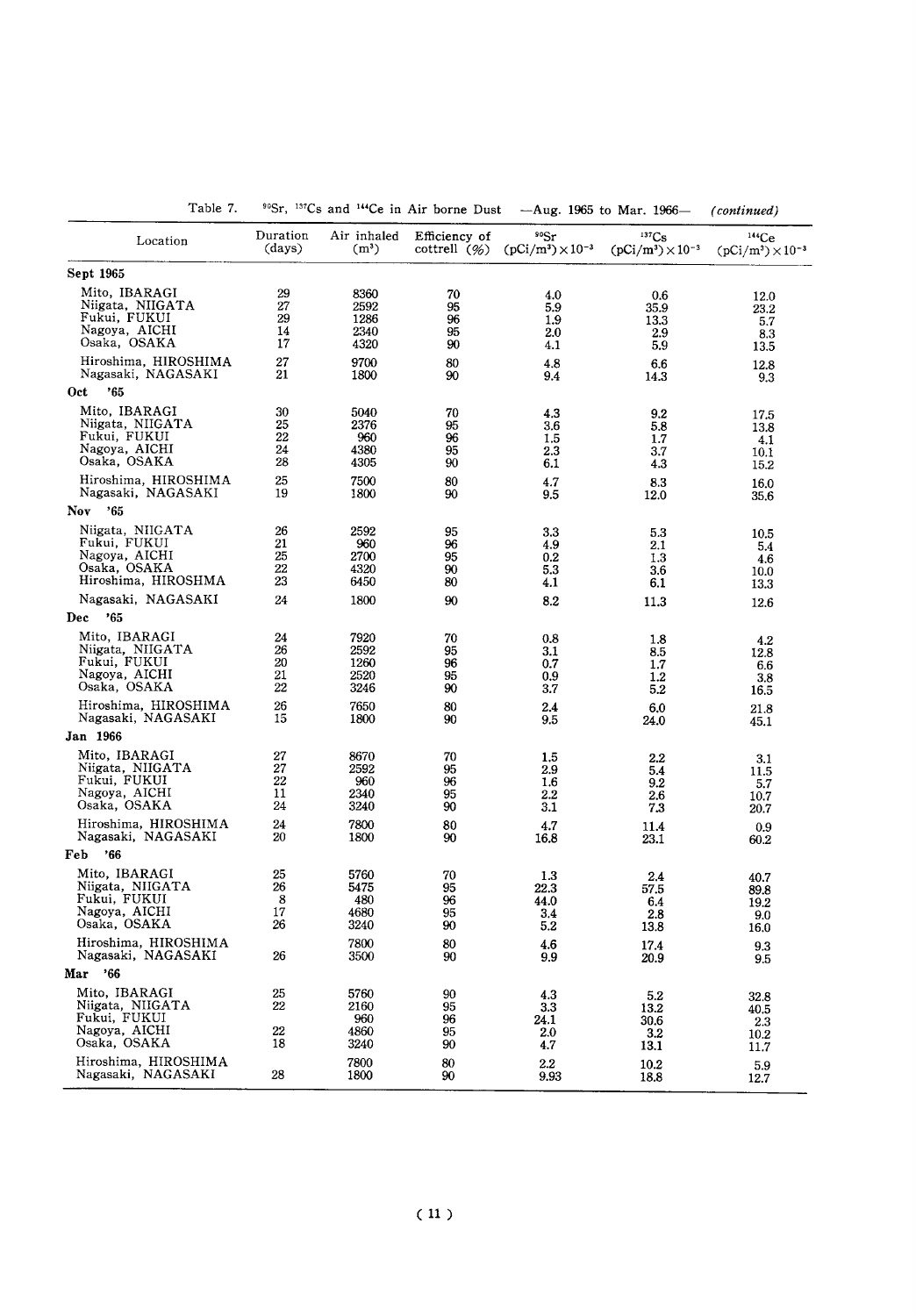# Dietary Data

# Strontium-90 and Cesium-137 in Milk

## Part 1 (National Institute of Animal Industry)

The observation of the monthly variation in strontium-90 and cesium-137 content in milk was conducted at the National Institute of Animal Industry.

Samples were taken from the same cow, if possible, at the farm of the institute and six other prefectural agricultural experimental stations, and analyzed by the method recommended by the Science and Technology Agency.

Sampling stations are indicated by open circles in Figure 6.

Results obtained during the period August, 1965 to February, 1966 are shown in Table 8.



Figure 6. Milk Sampling Station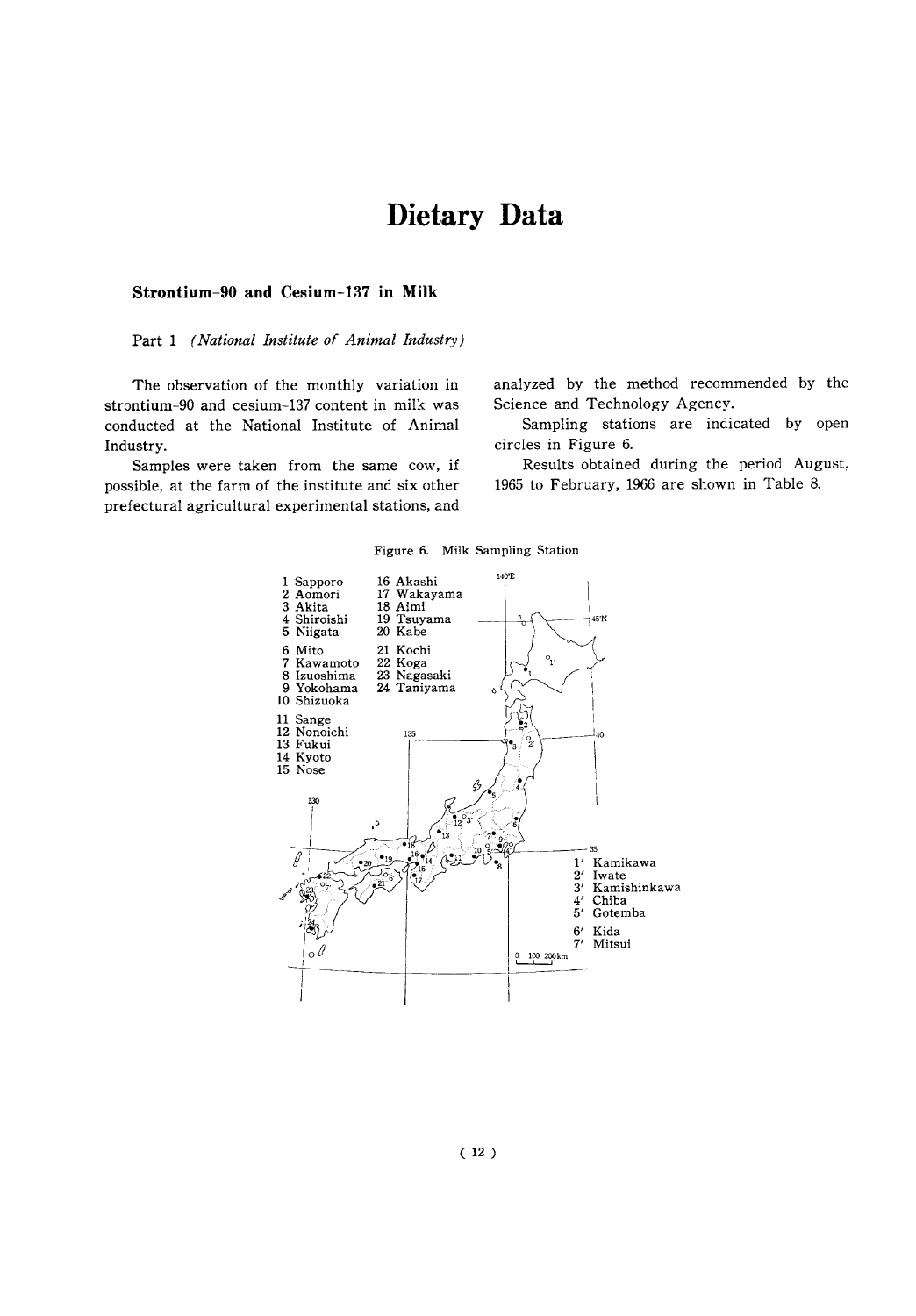# Table 8.  $^{90}$ Sr and  $^{137}$ Cs in Milk  $-Aug.$  1965 to Feb. 1966-By H. Danbara and T. Mitsuhashi

(National Institute of Animal Industry)

|                                                                                                    | Component                           |                                                           |                                      | Strontium-90                         |                                         | $Cesium-137$                            |
|----------------------------------------------------------------------------------------------------|-------------------------------------|-----------------------------------------------------------|--------------------------------------|--------------------------------------|-----------------------------------------|-----------------------------------------|
| Location                                                                                           | Ca $(g/l)$                          | K $(g/l)$                                                 | (pCi/l)                              | (pCi/gCa)                            | (pCi/l)                                 | (pCi/gK)                                |
| Aug 1965                                                                                           |                                     |                                                           |                                      |                                      |                                         |                                         |
| Kamikawa, HOKKAIDO<br>Kamishinkawa, TOYAMA<br>Chiba, CHIBA<br>Gotemba, SHIZUOKA<br>Kida, KAGAWA    | 1.0<br>1.1<br>1.0<br>0.9<br>1.0     | 1.4<br>1.4<br>1.4<br>$1.4\phantom{0}$<br>$1.4\phantom{0}$ | 37.7<br>11.9<br>12.2<br>7.7<br>5.4   | 37.7<br>10.8<br>12.2<br>8.6<br>5.4   | 221.9<br>48.4<br>38.4<br>136.9<br>39.2  | 158.5<br>34.6<br>27.4<br>97.8<br>28.0   |
| Mitsui, FUKUOKA                                                                                    | 1.0                                 | 1.3                                                       | 12.3                                 | 12.3                                 | 34.9                                    | 26.8                                    |
| Sept '65                                                                                           |                                     |                                                           |                                      |                                      |                                         |                                         |
| Kamikawa, HOKKAIDO<br>Iwate, IWATE<br>Kamishinkawa, TOYAMA<br>Chiba, CHIBA<br>Gotemba, SHIZUOKA    | 1.1<br>1.3<br>0.9<br>0.9<br>0.8     | $1.4\phantom{0}$<br>1.4<br>1.4<br>1.4<br>1.4              | 21.8<br>13.2<br>7.9<br>5.9<br>5.2    | 19.8<br>10.2<br>8.8<br>6.6<br>6.5    |                                         |                                         |
| Kida, KAGAWA<br>Mitsui, FUKUOKA                                                                    | 1.0<br>1.1                          | 1.4<br>$1.3\phantom{0}$                                   | 3.9<br>10.2                          | 3.9<br>9.3                           |                                         |                                         |
| Oct '65                                                                                            |                                     |                                                           |                                      |                                      |                                         |                                         |
| Kamikawa, HOKKAIDO<br>Kamishinkawa, TOYAMA<br>Chiba, CHIBA<br>Gotemba, SHIZUOKA<br>Mitsui, FUKUOKA | 1.1<br>1.2<br>1.0<br>1.1<br>1.1     | 1.4<br>1.4<br>1.3<br>1.4<br>1.3                           | 13.0<br>4.4<br>5.7<br>7.9<br>3.2     | 11.8<br>3.7<br>5.7<br>7.2<br>2.9     | 228.7<br>26.1<br>51.9<br>94.8<br>23.2   | 163.4<br>18.6<br>39.9<br>67.7<br>17.8   |
| Nov '65                                                                                            |                                     |                                                           |                                      |                                      |                                         |                                         |
| Kamikawa, HOKKAIDO<br>Iwate, IWATE<br>Kamishinkawa, TOYAMA<br>Chiba, CHIBA<br>Gotemba SHIZUOKA     | 1,1<br>1.0<br>1.0<br>1.0<br>$1.1\,$ | $1.5\,$<br>1.5<br>1.4<br>$1.3\,$<br>1.4                   | 27.9<br>29.3<br>22.3<br>6.2<br>5.9   | 25.4<br>29.3<br>22,3<br>6.2<br>5.4   | 380.2<br>153.1<br>196.0<br>41.9<br>78.0 | 253.5<br>102.1<br>140.0<br>32.2<br>55.7 |
| Kida, KAGAWA<br>Mitsui, FUKUOKA                                                                    | 1.0<br>1.0                          | 1.5<br>1.4                                                | 5.6<br>8.2                           | 5.6<br>8.2                           | 78.6<br>58.3                            | 52.4<br>41.6                            |
| Dec '65                                                                                            |                                     |                                                           |                                      |                                      |                                         |                                         |
| Kamikawa, HOKKAIDO<br>Iwate, IWATE<br>Kamishinkawa, TOYAMA<br>Chiba, CHIBA<br>Gotemba, SHIZUOKA    | 1.1<br>$1.1\,$<br>1.1<br>1.0<br>1.0 | 1.5<br>1.5<br>1.4<br>1.3<br>1.4                           | 37.8<br>19.9<br>19.9<br>10.5<br>14.1 | 34.4<br>18.1<br>18.1<br>10.5<br>14.1 | 82.1<br>60.8<br>124.8<br>27.1<br>41.5   | 54.7<br>40.5<br>89.1<br>20.8<br>29.6    |
| Kida, KAGAWA<br>Mitsui, FUKUOKA                                                                    | 1.0<br>1.1                          | $1.5\,$<br>1.5                                            | 6.0<br>14.0                          | 6.0<br>12.7                          | 28.9<br>50.5                            | 19.3<br>33.7                            |
| Jan 1966                                                                                           |                                     |                                                           |                                      |                                      |                                         |                                         |
| Kamikawa, HOKKAIDO<br>Iwate, IWATE<br>Kamishinkawa, TOYAMA<br>Chiba, CHIBA<br>Gotemba, SHIZUOKA    | 1.0<br>1.0<br>1.0<br>1.2<br>1.1     | 1.5<br>1.4<br>1.4<br>1.4<br>1.5                           | 63.6<br>36.5<br>20.7<br>9.8<br>17.8  | 63.6<br>36.5<br>20.7<br>8.9<br>16.2  | 272.1<br>93.4<br>69.2<br>30.0<br>56.9   | 181.4<br>66.7<br>49.4<br>21.4<br>37.9   |
| Kida, KAGAWA<br>Mitsui FUKUOKA                                                                     | 1.0<br>1.0                          | 1.4<br>1.4                                                | 10.9<br>16.0                         | 10.9<br>16.0                         | 29.6<br>37.1                            | 21.2<br>26.5                            |
| Feb '66                                                                                            |                                     |                                                           |                                      |                                      |                                         |                                         |
| Kamikawa, HOKKAIDO<br>Iwate, IWATE<br>Kamishinkawa, TOYAMA<br>Chiba, CHIBA<br>Gotemba, SHIZUOKA    | 1.1<br>1.0<br>1.0<br>1.1<br>1.0     | 1.4<br>1.4<br>$1.3\,$<br>$1.5\,$<br>1.4                   | 37.7<br>13.7<br>12.2<br>8.4<br>12.9  | 34.2<br>13.7<br>12.2<br>7.6<br>12.9  | 363.0<br>88.2<br>48.8<br>35.5<br>56.2   | 259.0<br>63.0<br>29.8<br>23.6<br>40.1   |
| Kida, KAGAWA<br>Mitsui, FUKUOKA                                                                    | 1,0                                 | 1.4                                                       | 2.9                                  | 2.9                                  | 31.8                                    | 22.7                                    |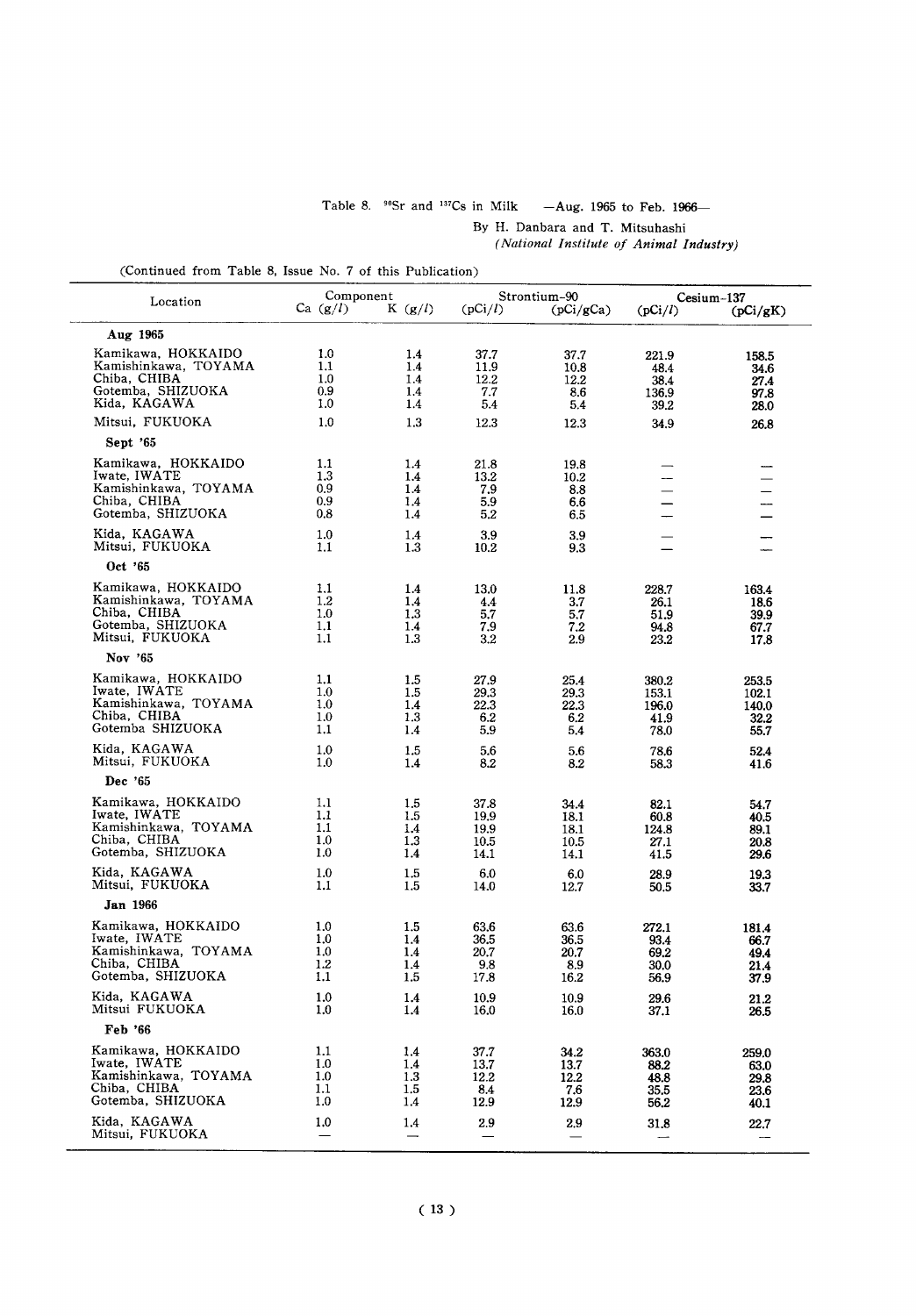## Part 2 (Japan Analytical Chemistry Research Institute)

Since December 1961, milk samples from various parts of Japan have been collected by 24 prefectural public health laboratories and analyzed for strontium-90 and cesium-137 content at the Japan Analytical Chemistry Research Institute.

Sampling stations are indicated by solid circles in Figure 6.

Three liters of fresh milk were purchased at

a representative farm in each prefecture and carbonized by the public health laboratories. The carbonized samples were sent to the Japan Aanlytical Chemistry Research Institute and ashed, then analyzed using the method recommended by the Science and Technology Agency.

Results obtained during the period August 1965 to March 1966 are shown in Table 9.

Table 9. <sup>90</sup>Sr and <sup>137</sup>Cs in Milk  $-Aug.$  1965 to Mar. 1966-

By T. Asari, M. Chiba and M. Kuroda

(Japan Analytical Chemistry Research Institute)

| (Continued from Table 9, Issue No. 7, of this Publication) |  |  |  |  |  |  |  |  |
|------------------------------------------------------------|--|--|--|--|--|--|--|--|
|------------------------------------------------------------|--|--|--|--|--|--|--|--|

|                     |             | Component            |      |         | 90Sr      | $137C_S$ |          |  |
|---------------------|-------------|----------------------|------|---------|-----------|----------|----------|--|
| Location            | Ash $(g/l)$ | Ca $(g/l)$ K $(g/l)$ |      | (pCi/l) | (pCi/gCa) | (pCi/l)  | (pCi/gK) |  |
| Aug 1965            |             |                      |      |         |           |          |          |  |
| Aomori, AOMORI      | 6.48        | 0.90                 | 1.14 | 22.2    | 24.6      | 59.2     | 51.9     |  |
| Mito, IBARAGI       | 8.45        | 2.41                 | 1.34 | $3.4\,$ | 1.4       | 13.3     | 9.9      |  |
| Nonoichi, ISHIKAWA  | 7.00        | 1.06                 | 1.04 | 16.6    | 15.6      | 74.2     | 71.3     |  |
| Fukui FUKUI         | 8.62        | 1.28                 | 1.64 | 6.6     | 5.2       | 26.4     | 16.1     |  |
| Sanage, AICHI       | 6.81        | 1.10                 | 1.35 | 5.7     | 5.2       | 22.2     | 16.7     |  |
| OKAYAMA             | 6.95        | 1.01                 | 1.27 | 6.7     | 6.6       | 29.0     | 22.8     |  |
| Sept '65            |             |                      |      |         |           |          |          |  |
| Sapporo, HOKKAIDO   | 7.14        | 1.10                 | 1.47 | 8.0     | 7.3       | 93,0     | 63.3     |  |
| Aomori, AOMORI      | 6.50        | 1.05                 | 1.30 | 17.7    | 16.9      | 62.8     | 48.3     |  |
| Akita, AKITA        | 7.23        | 0.96                 | 1.48 | 15.6    | 16.2      | 42.3     | 28.6     |  |
| Shiroishi, MIYAGI   | 7.64        | 1.18                 | 1.01 | 41.8    | 35.4      | 78.7     | 77.8     |  |
| <b>NIIGATA</b>      | 6.45        | 0.78                 | 1.32 | 9.3     | 11.9      | 38,7     | 29.4     |  |
| Kawamoto, SAITAMA   | 7.00        | 0.96                 | 1.52 | 6.3     | 6.5       | 25.2     | 16.6     |  |
| Izuoshima, TOKYO    | 6.78        | 0.97                 | 1.38 | 9.2     | 9.5       | 55,2     | 40.8     |  |
| Yokohama, KANAGAWA  | 7.32        | 1.01                 | 1.06 | 5.1     | 5.1       | 40.6     | 38.3     |  |
| <b>SHIZUOKA</b>     | 6.95        | 1.02                 | 1.02 | 8.9     | 8.8       | 55.1     | 54.0     |  |
| Kyoto, KYOTO        | 7.32        | 1.01                 | 1.18 | 5.8     | 5.8       | 37.9     | 32.1     |  |
| Nose, OSAKA         | 7.64        | 1.16                 | 1.02 | 6.4     | 5.5       | 38.0     | 39.3     |  |
| Akashi, HYOGO       | 7.50        | 1.09                 | 1.56 | 5.2     | 4.7       | 42.2     | 27.1     |  |
| Wakayama, WAKAYAMA  | 6.55        | 1.36                 | 1.43 | 10.0    | 7.3       | 23.6     | 16.5     |  |
| Aimi, TOTTORI       | 7.67        | 1.09                 | 1.15 | 21.4    | 19.6      | 52.2     | 45.4     |  |
| Kabe, HIROSHIMA     | 6.39        | 0.87                 | 1.24 | 6.8     | 7.8       | 18.3     | 14.8     |  |
| Kochi, KOCHI        | 9.73        | 1.19                 | 1.44 | 4.9     | 4.1       | 18.7     | 13.0     |  |
| Nagasaki, NAGASAKI  | 7.83        | 0.98                 | 1.11 | 10.3    | 10.5      | 42.2     | 38.0     |  |
| Taniyama, KAGOSHIMA | 7.30        | 1.05                 | 1.20 | 15.0    | 14.3      | 35.5     | 29.6     |  |
| Oct '65             |             |                      |      |         |           |          |          |  |
| Mito, IBARAGI       | 9.44        | 1.02                 | 1.92 | 10.0    | 9.8       | 38.3     | 19.9     |  |
| Ishikawa, ISHIKAWA  | 7.53        | 1.11                 | 1.39 | 16.4    | 14.8      | 39.4     | 28.3     |  |
| Fukui, FUKUI        | 6.92        | 1.08                 | 1.08 | 0.9     | 0.9       | 34.7     | 32.1     |  |
| Sanage, AICHI       | 6.38        | 0.93                 | 1.16 | 6.8     | 7.3       | 18.0     | 15.5     |  |
| Tsuyama, OKAYAMA    | 7.05        | 0.99                 | 1.21 | 6.0     | 6.0       | 32.0     | 26.4     |  |
| Nov '65             |             |                      |      |         |           |          |          |  |
| Sapporo, HOKKAIDO   | 7.37        | 1.20                 | 1.51 | 10.4    | 8.7       | 58.0     | 38.4     |  |
| Akita, AKITA        | 7.31        | 1.23                 | 1.39 | 31.9    | 26.1      | 54.9     | 39.5     |  |
| Shiroishi, MIYAGI   | 7.42        | 1.24                 | 0.94 | 10.1    | 8.1       | 41.6     | 44.3     |  |
| Niigata, NIIGATA    | 7.27        | 1.21                 | 1.19 | 6.7     | 5.5       | 34.7     | 29.2     |  |
| Kawamoto, SAITAMA   | 7.17        | 1.00                 | 1.98 | 6.3     | 6.3       | 28.9     | 14.6     |  |
| Izuoshima, TOKYO    | 7.83        | 1.22                 | 1.27 | 12.9    | 10.6      | 123.6    | 97.3     |  |
| Yokohama, KANAGAWA  | 7.68        | 1.21                 | 1.53 | 4.4     | 3.6       | 40.4     | 26.4     |  |
| <b>SHIZUOKA</b>     | 6.59        | 1.12                 | 1.26 | 13.9    | 12.4      | 83.7     | 66.4     |  |
| Kyoto, KYOTO        | 7.72        | 1.24                 | 1.40 | 4.1     | 3.3       | 25.4     | 18.1     |  |
| Nose, OSAKA         | 7.33        | 1.20                 | 0.92 | 6.1     | 5.8       | 25.4     | 27.6     |  |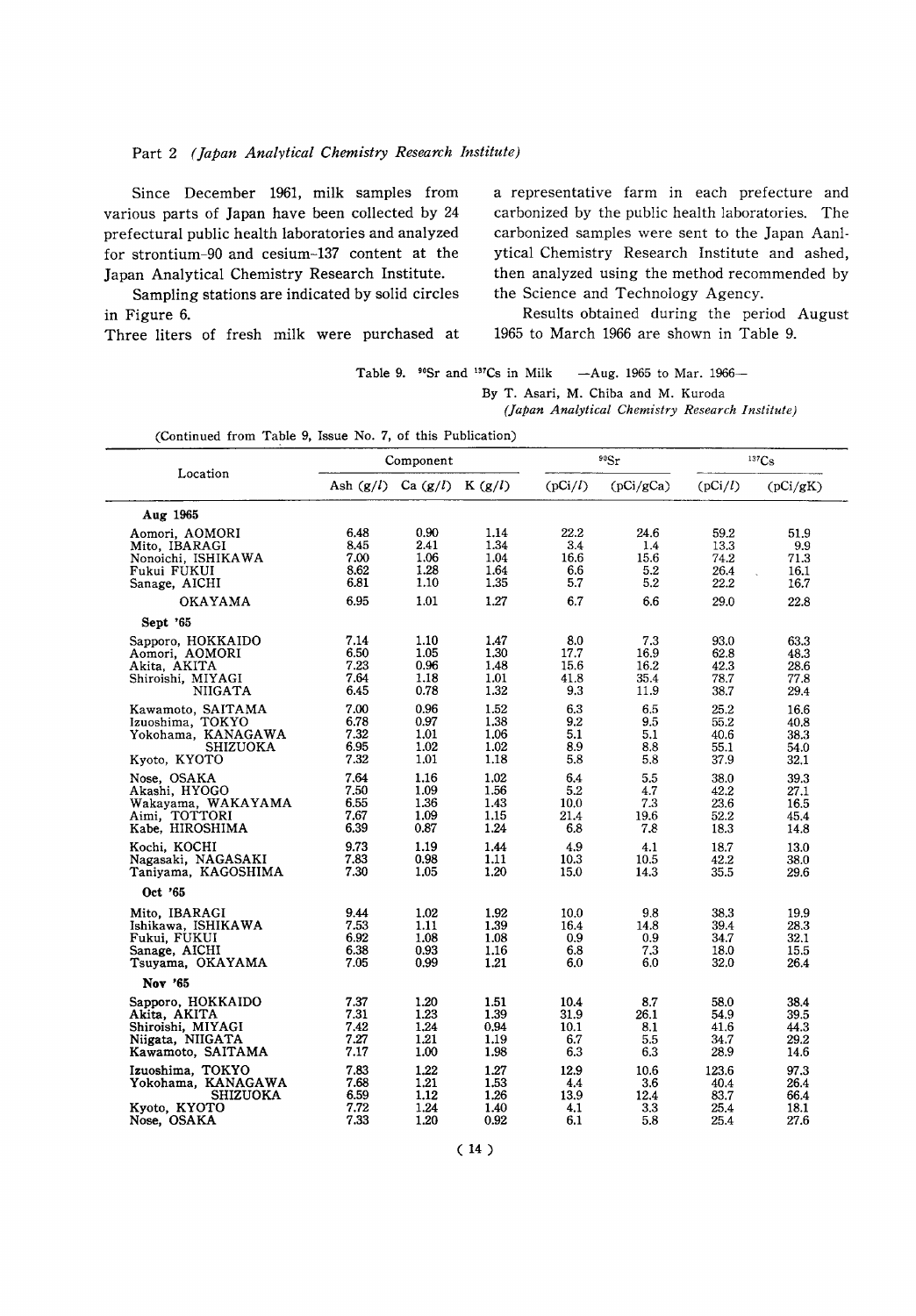|                     |      |                        | Table 9. <sup>90</sup> Sr and <sup>137</sup> Cs in Milk |         | $-\text{Aug. } 1965$ to Mar. 1966 $-$ (continued) |          |            |  |
|---------------------|------|------------------------|---------------------------------------------------------|---------|---------------------------------------------------|----------|------------|--|
| Location            |      | Component              |                                                         |         | 90Sr                                              | $137C_S$ |            |  |
|                     |      | Ash $(g/l)$ Ca $(g/l)$ | K $(g/l)$                                               | (pCi/l) | (pCi/gCa)                                         | (pCi/l)  | (pCi/gK)   |  |
| Nov '65             |      |                        |                                                         |         |                                                   |          |            |  |
| Akashi, HYOGO       | 7.25 | 1.12                   | 1.08                                                    | $3.2\,$ | 2.8                                               | 34.0     | 31.5       |  |
| Wakayama, WAKAYAMA  | 7.22 | 1.13                   | 1.08                                                    | 4.9     | 4.3                                               | 26.8     | 24.8       |  |
| Aimi, TOTTORI       | 7.25 | 1.06                   | 1.09                                                    | 15.0    | 14.2                                              | 39.3     | 36.1       |  |
| Kabe, HIROSHIMA     | 6.16 | 0.98                   | 1.20                                                    | 8.9     | 9.0                                               | 30.8     | 25.7       |  |
| Kochi, KOCHI        | 7.50 | 1.21                   | 1.23                                                    | 6.3     | 5.3                                               | 10.4     | 10.8       |  |
| Koga, FUKUOKA       | 7.62 | 1.26                   | 1.24                                                    | 8.8     | 7.0                                               | 33.9     | 27.3       |  |
| Nagasaki, NAGASAKI  | 7.19 | 1.08                   | 1.07                                                    | 11.5    | 10.6                                              | 28.5     | 26.6       |  |
| Taniyama, KAGOSHIMA | 7.37 | 1.22                   | 1.26                                                    | 12.7    | 10.4                                              | 36.7     | 29.1       |  |
| Dec '65             |      |                        |                                                         |         |                                                   |          |            |  |
| Aomori, AOMORI      | 6.88 | 1.24                   | 1.11                                                    | 12.6    | 10.1                                              | 45.5     | 41.0       |  |
| Mito, IBARAGI       | 7.92 | 1.28                   | 1.40                                                    | 6.9     | 5.4                                               | 34.3     | 24.5       |  |
| Nonoichi, ISHIKAWA  | 4.69 | 0.84                   | 1.01                                                    | 7.0     | 8.3                                               | 24.7     | 24.5       |  |
| Fukui, FUKUI        | 6.78 | 1.04                   | 1.21                                                    | 6.8     | 6.6                                               | 28.4     | 23.5       |  |
| Sanage, AICHI       | 7.50 | 0.96                   | 1.60                                                    | 6.0     | 6.3                                               | 16.2     | 10.1       |  |
| Tsuyama, OKAYAMA    | 6.97 | 1.41                   | 1.52                                                    | 5.4     | 3.8                                               | 25.4     | 16.7       |  |
| Koga, FUKUOKA       | 7.47 | 1.14                   | 1.07                                                    | 8.0     | 7.0                                               | 31.6     | 25.7       |  |
| Jan 1966            |      |                        |                                                         |         |                                                   |          |            |  |
| Sapporo, HOKKAIDO   | 7.20 | 1.15                   | 1.17                                                    | 7.3     | 6.4                                               | 51.2     | 43.8       |  |
| Akita, AKITA        | 7.75 | 1.33                   | 1.47                                                    | 14.4    | 10.8                                              | 39.9     | 27.1       |  |
| Shiroishi MIYAGI    | 7.47 | 1.28                   | 1.34                                                    | 10.1    | 7.9                                               | 38.8     | 29.0       |  |
| NIIGATA             | 6.36 | 1.07                   | 1.02                                                    | 8.4     | 8.2                                               | 31.0     | 30.4       |  |
| Kawamoto, SAITAMA   | 6.50 | 1.09                   | 1.10                                                    | 9.8     | 9.0                                               | 26.7     | 24.3       |  |
| Izuoshima, TOKYO    | 7.23 | 1.22                   | 1.03                                                    | 15.0    | 12.3                                              | 82.9     | 80.4       |  |
| Yokohama, KANAGAWA  | 7.93 | 1.26                   | 1.54                                                    | 6.6     | 5.2                                               | 32.7     | 21.2       |  |
| SHIZUOKA            | 7.25 | 1.16                   | 1.32                                                    | 10.3    | 8.9                                               | 103.7    | 78.6       |  |
| Kyoto, KYOTO        | 7.61 | 1.12                   | 1.18                                                    | 10.7    | 9.5                                               | 31.9     | 27.0       |  |
| Nose, OSAKA         | 7.61 | 1.15                   | 1.46                                                    | 6.6     | 5.8                                               | 33.6     | 23.0       |  |
| Akashi, HYOGO       | 7.59 | 1.16                   | 1.26                                                    | 4.1     | 3.5                                               | 21.9     | 17.4       |  |
| Wakayama, WAKAYAMA  | 6.75 | 0.80                   | 1.02                                                    | 4.9     | 6,1                                               | 18.2     | 17.8       |  |
| Aimi TOTTORI        | 6.61 | 0.96                   | 1.02                                                    | 15.8    | 16.5                                              | 60.9     | 59.7       |  |
| Kabe, HIROSHIMA     | 7.37 | 1.63                   | 1.27                                                    | 16.2    | 9.9                                               | 38.1     | 30.0       |  |
| Kochi, KOCHI        | 7.11 | 1.07                   | 1.32                                                    | 8.6     | 8,1                                               | 32.5     | 24.6       |  |
| Koga, FUKUOKA       | 7.65 | 1.26                   | 1.63                                                    | 7.2     | 5.8                                               | 26.3     | 16.1       |  |
| Nagasaki, NAGASAKI  | 7.65 | 1.26                   | 1.67                                                    | 8.4     | 6.8                                               | 33.3     | 20.0       |  |
| Feb '66             |      |                        |                                                         |         |                                                   |          |            |  |
| Aomori, AOMORI      | 6.80 | 1.15                   | 1.48                                                    | 15.4    | 13.3                                              | 42.6     | 28.8       |  |
| Mito, IBARAGI       | 6.75 | 1.06                   | 1.19                                                    | 5.7     | 5.4                                               | 27.3     | 22.9       |  |
| Nonoichi, ISHIKAWA  | 5.75 | 0.97                   | 1.07                                                    | 9.4     | 9.7                                               | 38.3     | 35.8       |  |
| Fukui FUKUI         | 7.20 | 1.03                   | 1.21                                                    | 8.3     | 8.1                                               | 28.3     | 23.4       |  |
| Sange, AICHI        | 7.20 | 1.14                   | 1.12                                                    | 6.5     | 5.7                                               | 18.1     | 17.2       |  |
| Tsuyama, OKAYAMA    | 5.89 | 1.00                   | 1.05                                                    | 7.2     | 7.2                                               | 15.4     | $\bf 14.7$ |  |
| Taniyama, KAGOSHIMA | 7.75 | 1.24                   | 1.44                                                    | 17.2    | 13.9                                              | 34.3     | 23.8       |  |
| Mar '66             |      |                        |                                                         |         |                                                   |          |            |  |
| Sapporo, HOKKAIDO   | 7.64 | 1.09                   | 1.45                                                    | 5.5     | 5.1                                               | 54.3     | 37.4       |  |
| Akita, AKITA        | 7.80 | 1.29                   | 1.41                                                    | 24.6    | 19.1                                              | 33.2     | 23.5       |  |
| Shiroishi, MIYAGI   | 7.91 | 1.29                   | 1.65                                                    | 11.8    | 9,1                                               | 50.0     | 30.3       |  |
| NIIGATA             | 7.67 | 1.12                   | 1.33                                                    | 6.2     | 5.9                                               | 32.3     | 24.3       |  |
| Kawamoto, SAITAMA   | 7.58 | 1.13                   | 1.46                                                    | 10.4    | 9.2                                               | 18.0     | 12.3       |  |
| Izuoshima, TOKYO    | 7.89 | 1.22                   | 1.44                                                    | 13.2    | 10.8                                              | 41.9     | 29.9       |  |
| Yokohama, KANAGAWA  | 7.26 | 1.05                   | 1.36                                                    | 4.5     | 4.2                                               | 34.4     | 25.3       |  |
| SHIZUOKA            | 6.92 | 1.08                   | 1.18                                                    | 5.0     | 4.6                                               | 75.2     | 63.7       |  |
| Kyoto, KYOTO        | 7.41 | 1.07                   | 1.29                                                    | 4.6     | 4.3                                               | 21.2     | 16.4       |  |
| Nose, OSAKA         | 7.41 | 1.05                   | 1.26                                                    | 6.2     | 5,9                                               | 25.5     | 20.2       |  |
| Akashi, HYOGO       | 7.75 | 1.21                   | 1.29                                                    | 4.6     | 3.8                                               | 21.7     | 16.8       |  |
| Wakayama, WAKAYAMA  | 7.61 | 1.30                   | 1.26                                                    | 4.4     | 3.4                                               | 17.4     | 13.3       |  |
| Aimi, TOTTORI       | 7.50 | 1.04                   | 1.30                                                    | 11.9    | 11.4                                              | 56.2     | 43.2       |  |
| Kabe, HIROSHIMA     | 6.86 | 1.04                   | 1.19                                                    | 8.1     | 7.8                                               | 25.8     | 21.7       |  |
| Kochi, KOCHI        | 7.38 | 1.18                   | 1.30                                                    | 4.9     | 4.1                                               | 23.6     | 18.2       |  |
| Koga, FUKUOKA       | 7.44 | 1.11                   | 1.23                                                    | 10.8    | 9.8                                               | 25.2     | 20.5       |  |
| Nagasaki, NAGASAKI  | 7.36 | 1.23                   | 1.17                                                    | 9.2     | 7.5                                               | 32.0     | 27.4       |  |
| Taniyama, KAGOSHIMA | 7.41 | 1.23                   | 1.24                                                    | 12.7    | 10.3                                              | 34.6     | 27.9       |  |

 $\mathcal{A}^{\mathcal{A}}$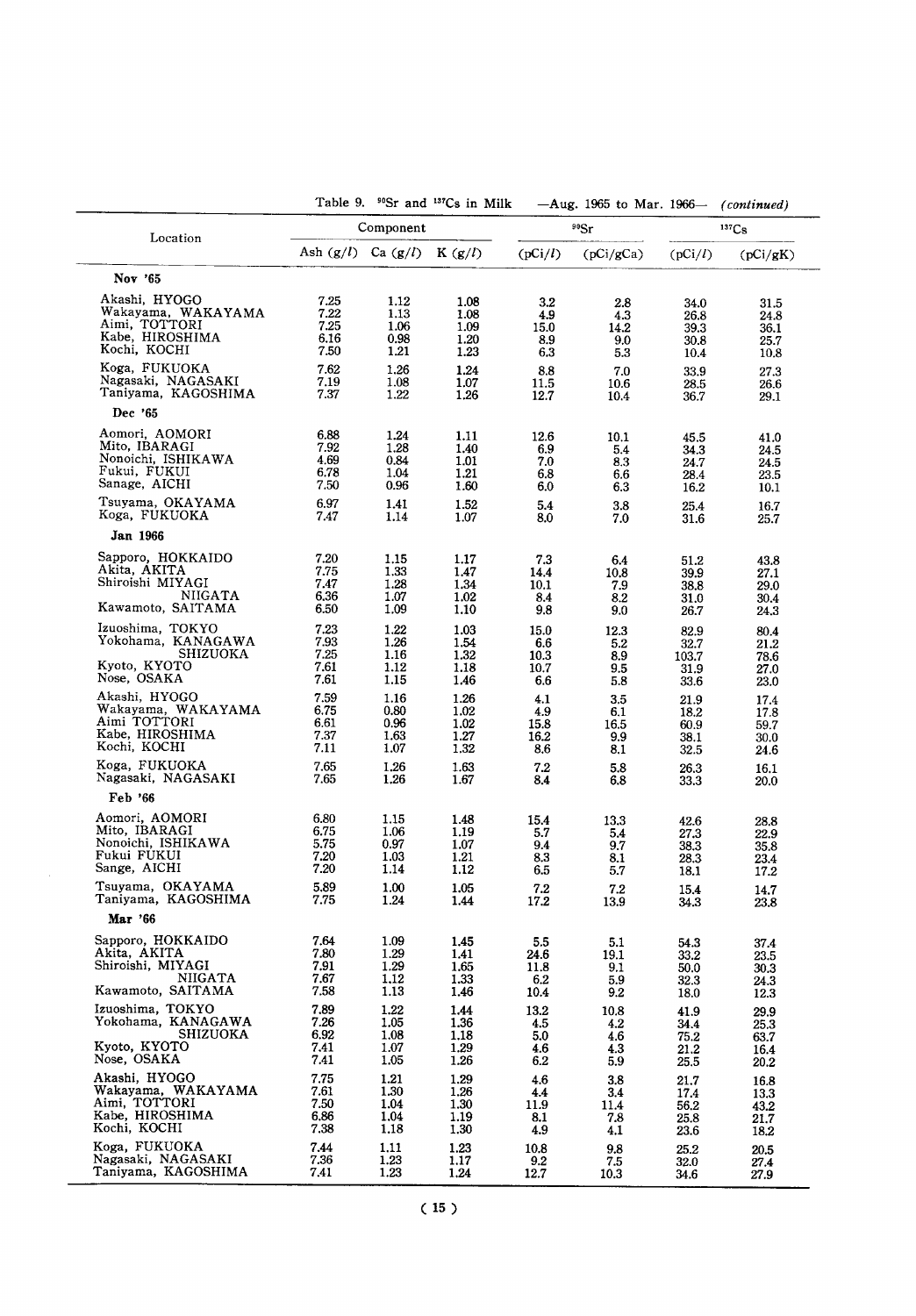# Geographical Data

#### Strontium-90, Cesium-137 and Cerium-144 in Soil

(Japan Analytical Chemistry Research Institute)

The Japan Analytical Chemistry Research Institute has analyzed, on commission by the Science and Technology Agency, surface soil samples from 35 prefectures, to determine the total deposition of fallout. Sampling locations are indicated in Figure 7.

Sampling procedures and the treatment meth-

od of the samples for strontium-90 and cesium-137 analyses are the same as those mentioned in the explanation of page  $6\sim7$ , Issue No. 4 of this publication.

Results obtained during the period April 1964 to December 1965 are shown in Table 10.



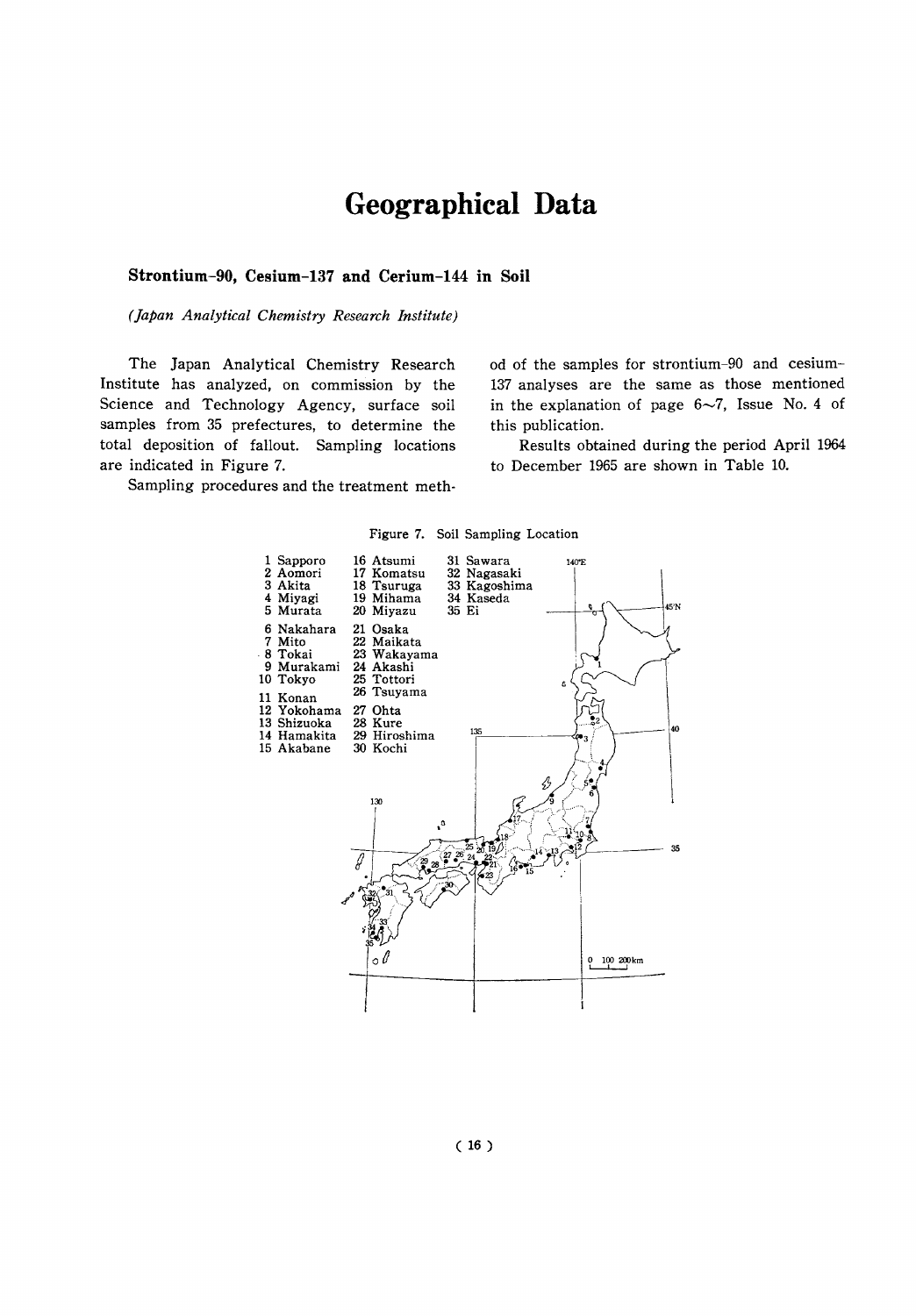# Table 10.  $^{90}Sr$ ,  $^{137}Cs$  and  $^{144}Ce$  in Soil  $-Apr$ . 1964 to Dec. 1965-

By T. Asari, M. Chiba and M. Kuroda (Japan Analytical Chemistry Research Institute)

(Continued from Table 6, Issue No. 4, of this Publication)

 $\hat{\mathcal{A}}$ 

|                                                                                                                                   |                                | Dry Soil Collected               |                                   |                                | 90Sr                         |                           | 137Cs                         |                            | 144Ce                            |  |
|-----------------------------------------------------------------------------------------------------------------------------------|--------------------------------|----------------------------------|-----------------------------------|--------------------------------|------------------------------|---------------------------|-------------------------------|----------------------------|----------------------------------|--|
| Location                                                                                                                          | ${\bf Type}$                   | Weight<br>(%)                    | Ca<br>(%)                         | $\overline{\mathbf{K}}$<br>(%) | (mCi/<br>$km^2$              | (mCi/<br>gCa              | (mCi)<br>$km^2$               | (mCi)<br>gK)               | (mCi/km <sup>2</sup> )           |  |
| Apr 1964                                                                                                                          |                                |                                  |                                   |                                |                              |                           |                               |                            |                                  |  |
| Ohta, OKAYAMA<br>IJ<br>n                                                                                                          | Bare<br>Green                  | 93.89<br>92.46                   | 0.38<br>0.52                      | 0.46<br>0.25                   | 42.5<br>40.8                 | 323<br>113                | 62.8<br>15.8                  | 391<br>178                 | 102.5<br>84.7                    |  |
| May '64                                                                                                                           |                                |                                  |                                   |                                |                              |                           |                               |                            |                                  |  |
| Murata, MIYAGI<br>Miyagi, MIYAGI                                                                                                  | Bare<br>Green                  | 93.69<br>81.54                   | 0.63<br>0.38                      | 0.20<br>0.20                   | 11.6<br>29.7                 | 104<br>419                | 13.0<br>23.6                  | 367<br>809                 | 315.8<br>22.3                    |  |
| Jun '64                                                                                                                           |                                |                                  |                                   |                                |                              |                           |                               |                            |                                  |  |
| Aomori, AOMORI<br>11<br>11                                                                                                        | Bare<br>Green                  | 96.47<br>96.21                   | 0.23<br>0.31                      | 0.13<br>0.30                   | 57.1<br>8.5                  | 382<br>99                 | 56,1<br>56.2                  | 677<br>697                 | 428.6<br>244.7                   |  |
| Jul '64                                                                                                                           |                                |                                  |                                   |                                |                              |                           |                               |                            |                                  |  |
| Sapporo, HOKKAIDO<br>n.<br>ŋ<br>Akita, AKITA<br>n<br>$^{\prime\prime}$                                                            | Bare<br>Green<br>Bare<br>Green | 96.64<br>88.17<br>93.27<br>94.26 | 1.94<br>0.51<br>0.10<br>0.25      | 0.27<br>0.11<br>0.19<br>0.21   | 35.8<br>16.4<br>47.2<br>49.0 | 39<br>156<br>1445<br>819  | 70.0<br>13.7<br>26.7<br>63.6  | 538<br>632<br>452<br>1248  | 192.3<br>65.3<br>57.1<br>170.6   |  |
| Mito, IBARAGI                                                                                                                     | Bare                           | 92.51                            | 0.44                              | 0.24                           | 32.2                         | 184                       | 43.5                          | 455                        | 91.2                             |  |
| IJ.<br>$^{\prime\prime}$<br>Tokai, IBARAGI<br>$^{\prime\prime}$<br>W                                                              | Green<br>Bare<br>Green         | 86.06<br>93.30                   | 0.27<br>0.41                      | 0.15<br>0.11                   | 62.7<br>20.6                 | 582<br>147                | 13.6<br>30.7                  | 232<br>603                 | 30.9<br>33.5                     |  |
| Konan, SAITAMA<br>'I<br>IJ<br>Yokohama, KANAGAWA<br>$^{\prime\prime}$<br>$^{\prime\prime}$                                        | Bare<br>Green<br>Bare<br>Green | 89.16<br>90.63<br>92.16<br>94.29 | 0.90<br>0.59<br>1.03<br>0.61      | 0.26<br>0.18<br>0.33<br>0.26   | 66.6<br>27.9<br>26.0<br>23.3 | 270<br>187<br>63<br>108   | 53.0<br>30.3<br>35.2<br>29.8  | 741<br>614<br>271<br>330   | 185.2<br>47.8<br>261.2<br>141.6  |  |
| Shizuoka, SHIZUOKA<br>n<br>'I<br>Hamakita, SHIZUOKA<br>$^{\prime\prime}$<br>IJ                                                    | Bare<br>Green<br>Bare<br>Green | 95.01<br>89.22<br>94.25<br>94.64 | 0.24<br>0.53<br>0.07<br>0.18      | 0.24<br>0.25<br>0.23<br>0.23   | 7.7<br>15.6<br>70.0<br>99.3  | 200<br>210<br>374<br>287  | 40.6<br>7.8<br>18.6<br>18.4   | 1195<br>219<br>341<br>422  | 31.8<br>74.3<br>83.4<br>57.6     |  |
| Tsuruga, FUKUI<br>ŋ.<br>$\prime$<br>Akabane, AICHI<br>n<br>n                                                                      | Bare<br>Green<br>Bare<br>Green | 97.85<br>97.45<br>98.04<br>96.52 | 0.30<br>0.04<br>0.17<br>0.15      | 0.09<br>0.11<br>0.11<br>0.17   | 34.5<br>55.4<br>25.0<br>21.9 | 358<br>4068<br>250<br>302 | 60.8<br>83.1<br>38.7<br>38.8  | 2017<br>2363<br>599<br>505 | 151.6<br>154.1<br>111.9<br>92.5  |  |
| Miyazu, KYOTO<br>$^{\prime\prime}$<br>n<br>Maikata, OSAKA<br>Osaka, OSAKA                                                         | Bare<br>Green<br>Bare<br>Green | 96.24<br>97.21<br>96.73<br>97.54 | 0.14<br>0.06<br>0.18<br>0.11      | 0.12<br>0.18<br>0.15<br>0.21   | 73.5<br>5.3<br>6.7<br>11.4   | 735<br>2052<br>142<br>564 | 102.6<br>67.8<br>19.2<br>45.8 | 1192<br>981<br>547<br>1336 | 253.1<br>146.6<br>19.9<br>79.5   |  |
| Akashi, HYOGO<br>$\prime$<br>"<br>Wakayama, WAKAYAMA<br>$\prime$<br>$^{\prime\prime}$                                             | Bare<br>Green<br>Bare<br>Green | 94.48<br>96.84<br>99.23<br>98.08 | 0.03<br>0.28<br>0.87<br>0.40      | 0.17<br>0.19<br>0.23<br>0.33   | 13.6<br>14.0<br>28.8<br>32.0 | 1297<br>210<br>12<br>26   | 17.1<br>23.3<br>4.9<br>4.1    | 301<br>509<br>768<br>406   | 79.8<br>65.0<br>13.2<br>13.2     |  |
| Tottori, TOTTORI<br>11<br>IJ.<br>Tsuyama, OKAYAMA<br>$\prime$<br>$\prime$                                                         | Bare<br>Green<br>Bare<br>Green | 97.50<br>93.04<br>92.17<br>87.53 | $_{0.13}$<br>0.25<br>0.13<br>0.12 | 0.19<br>0.13<br>0.25<br>0.21   | 29.8<br>28.2<br>46.5<br>26.5 | 429<br>336<br>1906<br>459 | 59.1<br>45.9<br>43.7<br>36.3  | 602<br>1110<br>532<br>711  | 223.9<br>136.1<br>124.5<br>109.7 |  |
| Kure, HIROSHIMA<br>$^{\prime\prime}$<br>$^{\prime\prime}$<br>Kochi, KOCHI<br>$^{\prime\prime}$<br>$^{\prime\prime}$               | Bare<br>Green<br>Bare<br>Green | 98.85<br>98.18<br>98.08<br>95.63 | 0.24<br>0.54<br>0.42<br>0.71      | 0.05<br>0.29<br>0.28<br>0.33   | 18.6<br>26.6<br>34.3<br>78.3 | 199<br>130<br>142<br>215  | 37.2<br>46.2<br>35.8<br>73.1  | 1797<br>424<br>223<br>438  | 139.8<br>119.1<br>114.3<br>255.5 |  |
| Sawara, FUKUOKA<br>$\prime\prime$<br>$^{\prime\prime}$<br>Nagasaki, NAGASAKI<br>$\eta$ and the set of $\eta$<br>$^{\prime\prime}$ | Bare<br>Green<br>Bare<br>Green | 97.39<br>96.46<br>95.79<br>96.89 | 0.83<br>0.85<br>0.11<br>0.11      | 0.24<br>0.44<br>0.22<br>0.23   | 60.4<br>34.3<br>20.8<br>1.9  | 80<br>122<br>473<br>42    | 33.6<br>24.0<br>27.4<br>8.2   | 208<br>165<br>313<br>87    | 86.7<br>123.9<br>153.5<br>35.1   |  |
| Kagoshima, KAGOSHIMA<br>$\mathcal{U}$ and the set of $\mathcal{U}$<br>IJ<br>Ei, KAGOSHIMA<br>n<br>$^{\prime\prime}$               | Bare<br>Green<br>Bare<br>Green | 99.08<br>98.15<br>95.59<br>96.52 | 1.19<br>0.61<br>0.41<br>0.61      | 0.07<br>0.10<br>0.23<br>0.22   | 17.2<br>20.6<br>15.1<br>36.8 | 32<br>93<br>69<br>121     | 9.1<br>48.3<br>33.6<br>91.8   | 278<br>1357<br>275<br>865  | 219.6<br>67.6<br>85.6<br>139.2   |  |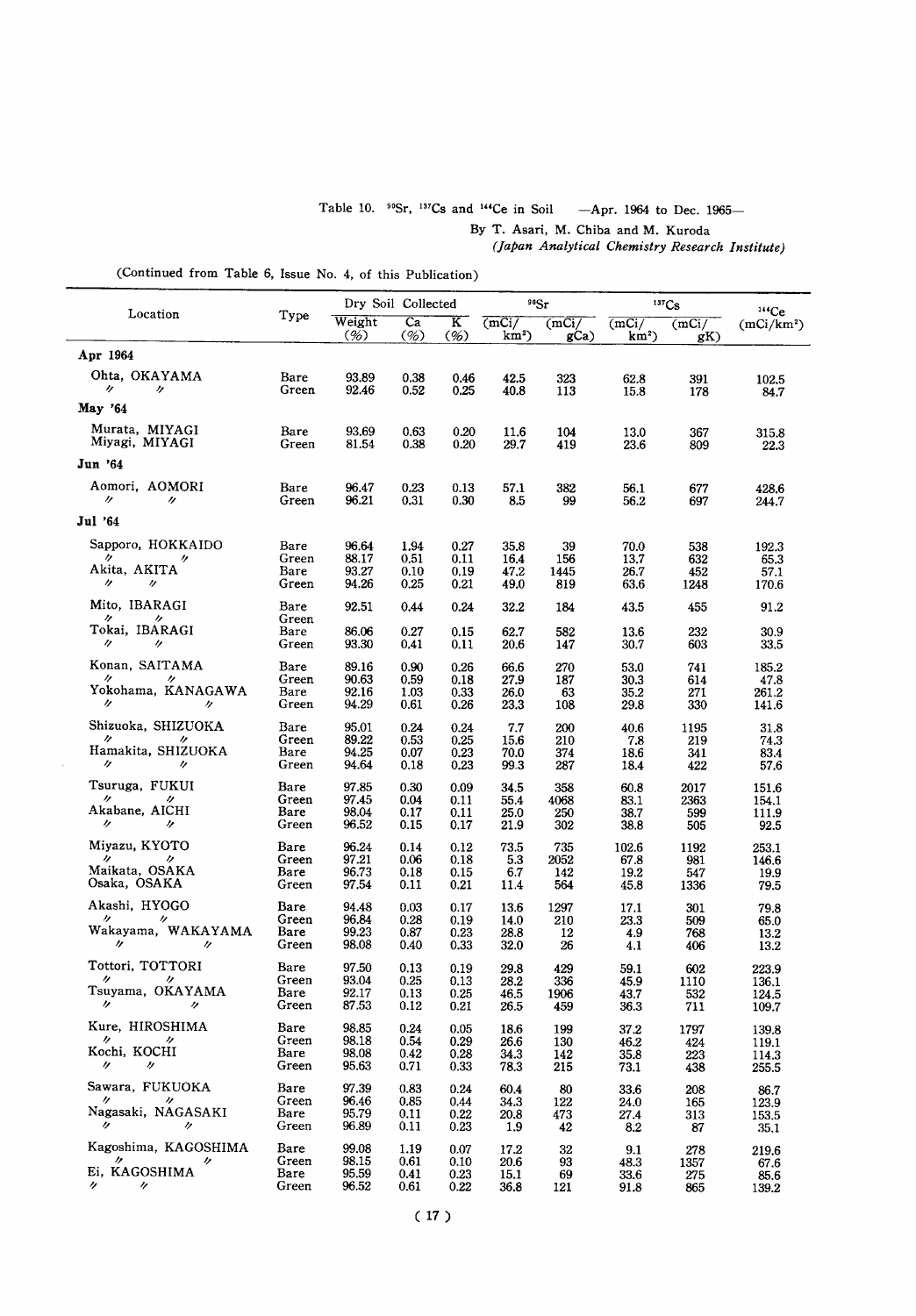|                                                            | Dry Soil Collected     |                         |                                 | $90$ Sr                        |                          | 137C <sub>S</sub>   | 144Ce                    |                     |                         |
|------------------------------------------------------------|------------------------|-------------------------|---------------------------------|--------------------------------|--------------------------|---------------------|--------------------------|---------------------|-------------------------|
| Location                                                   | Type                   | Weight<br>$(\%)$        | $\overline{\mathrm{Ca}}$<br>(%) | $\overline{\mathbf{K}}$<br>(%) | (mCi/<br>km <sup>2</sup> | (mCi)<br>gĊa)       | (mCi/<br>km <sup>2</sup> | (mCi/<br>gK)        | (mCi/km <sup>2</sup> )  |
| Aug '64                                                    |                        |                         |                                 |                                |                          |                     |                          |                     |                         |
| токто<br>Murakami, NIIGATA<br>11<br>11                     | Bare<br>Bare<br>Green  | 94.99<br>95.61<br>97.57 | 0.24<br>1.02<br>0.24            | 0.15<br>0.22<br>0.33           | 6.3<br>51.9<br>98.7      | 100<br>71<br>531    | 7.2<br>80.6<br>95.4      | 189<br>500<br>372   | 26,5<br>350.5<br>126.3  |
| Oct '64                                                    |                        |                         |                                 |                                |                          |                     |                          |                     |                         |
| Miyazu, KYOTO<br>r,<br>11<br>Tsuyama, OKAYAMA              | Bare<br>Green<br>Bare  | 96.24<br>95.59<br>97.71 | 0.32<br>0.25<br>2.52            | 0.14<br>0.21<br>0.28           | 91,0<br>82.3<br>34.5     | 291<br>504<br>34    | 30.2<br>205.6<br>37.6    | 2288<br>1509<br>240 | 501.4<br>277.4<br>135.8 |
| 11<br>11                                                   | Green                  | 94.41                   | 0.99                            | 0.23                           | 26.3                     | 76                  | 25.0                     | 275                 | 120.5                   |
| Nov '64                                                    |                        |                         |                                 |                                |                          |                     |                          |                     |                         |
| Sapporo, HOKKAIDO<br>11<br>"                               | Bare<br>Green          | 96.34<br>93.51          | 0.99<br>0.97                    | 0.12<br>0.08                   | 10.9<br>18.6             | 32<br>71            | 14.0<br>39.6<br>61.6     | 342<br>1760<br>584  | 32.3<br>32.3<br>91.0    |
| Aomori, AOMORI<br>$^{\prime\prime}$<br>11                  | Bare<br>Green          | 94.69<br>96.75          | 0.27<br>0.31                    | 0.25<br>0.31                   | 26.4<br>26.0             | 232<br>219          | 90.2                     | 761                 | 162.3                   |
| Akita, AKITA<br>$\prime$<br>$^{\prime\prime}$              | Bare<br>Green          | 95.99<br>86.97          | 0.48<br>0.08                    | 0.21<br>0.13                   | 80.9<br>60.4             | 169<br>2137         | 129.0<br>119.0           | 584<br>761          | 267.0<br>141.1          |
| Murata, MIYAGI<br>Nakahara, MIYAGI                         | Bare<br>Green          | 95.97<br>87.39          | 0.26<br>0.27                    | 0.08<br>0.10                   | 8.7<br>15.0              | 148<br>210          | 19.8<br>33.8             | 115<br>1406         | 1900.7<br>56.4          |
| Mito, IBARAGI<br>$^{\prime\prime}$<br>11                   | Bare<br>Green          | 63.69<br>97.44          | 0.54<br>0.33                    | 0.23<br>0.31                   | 60.3<br>59.1             | 274<br>520          | 65.1<br>45.8             | 703<br>441          | 174.6<br>150.5          |
| Tokai, IBARAGI<br>n<br>n                                   | Bare<br>Green          | 96.86<br>97.59          | 0.46<br>0.31                    | 0.32<br>0.20                   | 73.3<br>33.4             | 342<br>222          | 32.1<br>44.2             | 213<br>451          | 60.7<br>49.6            |
| Konan, SAITAMA                                             | Bare<br>Green          | 92.32<br>90.70          | 0.62<br>1.01                    | 0.10<br>0.09                   | 22.8<br>28.0             | 127<br>106          | 62.5<br>93.0             | 2151<br>4082        | 170.6<br>54.9           |
| $^{\prime\prime}$<br>n<br>Yokohama, KANAGAWA<br>〃<br>IJ    | Bare<br>Green          | 98.05<br>96.14          | 0.75<br>0.41                    | 0.31<br>0.25                   | 38.0<br>21.6             | 113<br>160          | 49.2<br>26.2             | 350<br>320          | 256.8<br>140.9          |
| Shizuoka, SHIZUOKA                                         | Bare                   | 97.05                   | 0.35<br>0.63                    | 0.23<br>0.20                   | 31.6                     | 273<br>174          | 40.3<br>32.1             | 235<br>538          | 105.6<br>99.9           |
| 11<br>11<br>Hamakita, SHIZUOKA<br>11<br>n                  | Green<br>Bare<br>Green | 98.02<br>96.09<br>95.54 | 0.14<br>0.25                    | 0.33<br>0.25                   | 32.1<br>69.1<br>26.2     | 146<br>320          | 53.2<br>32.3             | 465<br>396          | 92.5<br>84.9            |
| Komatsu, ISHIKAMA                                          | Bare                   | 94.55                   | 0.22                            | 0.35                           | 39.9                     | 1003                | 22.4                     | 360                 | 60.8                    |
| IJ<br>n<br>Tsuruga, FUKUI<br>11<br>n                       | Green<br>Bare<br>Green | 97.79<br>98.16<br>97.85 | 0.36<br>0.26<br>0.04            | 0.41<br>0.08<br>0.07           | 72.1<br>11.6<br>32.5     | 1121<br>217<br>4388 | 38.6<br>39.7<br>62.0     | 525<br>2339<br>3132 | 50.1<br>150.1<br>9.4    |
| Akabane, AICHI                                             | Bare                   | 95.11                   | 0.12                            | 0.12                           | 17.8                     | 331                 | 44.8                     | 795                 | 49.6                    |
| 11<br>11<br>Osaka, OSAKA<br>〃<br>11                        | Green<br>Bare<br>Green | 95.20<br>94.48<br>96.59 | 0.19<br>0.14<br>0.15            | 0.10<br>0.24<br>0.29           | 23.1<br>81.0<br>31.1     | 263<br>990<br>773   | 65.7<br>177.9<br>55.1    | 1436<br>1317<br>692 | 74.7<br>166.9<br>106.6  |
| Akashi, HYOGO                                              | Bare                   | 97.80                   | 0.53                            | 0.20                           | 19.3                     | 113                 | 60.4                     | 943                 | 88.5                    |
| $\prime$<br>11<br>Wakayama, WAKAYAMA<br>11<br>IJ           | Green<br>Bare<br>Green | 96.70<br>99.50          | 0.42<br>0.52                    | 0.06<br>0.10                   | 14.9<br>7.41             | 106<br>31.1         | 50.4<br>4.6              | 2423<br>527         | 23.3<br>45.3            |
| Tottori, TOTTRI                                            | Bare                   | 95.21                   | 0.18                            | 0.14                           | 13.4                     | 257                 | 19.7                     | 476                 | 3.03                    |
| $^{\prime\prime}$<br>IJ<br>Hiroshima, HIROSHIMA<br>n<br>IJ | Green<br>Bare<br>Green | 95.97<br>98.89<br>97.79 | 0.42<br>0.27<br>0.64            | 0.12<br>0.42<br>0.29           | 29.0<br>23.1<br>17.6     | 151<br>231<br>114   | 25.4<br>46.9<br>36.1     | 478<br>299<br>527   | 162.8<br>60.6<br>70.0   |
| Kochi, KOCHI                                               | Bare                   | 99.25                   | 5.66                            | 0,11                           | 3.0                      |                     | 75.4                     | 1306                | 202.0                   |
| $^{\prime\prime}$<br>'I<br>Sawara, FUKUOKA<br>n<br>IJ      | Green<br>Bare<br>Green | 98.47<br>98.51<br>96.00 | 0.81<br>0.05<br>0.19            | 0.15<br>0.02<br>0.19           | 47.8<br>23.9<br>31.1     | 141<br>988<br>954   | 117.7<br>82.1<br>10.3    | 1893<br>2228        | 1425<br>56.4<br>80.0    |
| Nagasaki, NAGASAKI                                         | Bare                   | 96.61                   | 0,20                            | 0.22                           | 24.6                     | 291                 | 40.9                     | 437                 | 144.8                   |
| 11<br>n<br>Kagoshima, KAGOSHIMA<br>$\prime$<br>n           | Green<br>Bare<br>Green | 94.53<br>98.96<br>78.58 | 0.28<br>0.87<br>1.58            | 0.21<br>0.06<br>0.08           | 23.6<br>23.1<br>7.0      | 177<br>42<br>13     | 36.7<br>99.8<br>44.2     | 356<br>2871<br>1752 | 74.0<br>130.8<br>55.1   |
| Dec '64                                                    |                        |                         |                                 |                                |                          |                     |                          |                     |                         |
| TOKYO                                                      | Bare                   | 92.87                   | 0.09                            | 0.13                           | 34.7                     | 1362                | 78.2                     | 2179                | 242.9                   |
| n<br>Nagaoka, NIIGATA<br>Murakami, NIIGATA                 | Green<br>Bare<br>Green | 95.86<br>98.16<br>96.06 | 0.79<br>0.62<br>0.24            | 0.12<br>0.10<br>0.14           | 20.9<br>19.8<br>36.4     | 78<br>69<br>541     | 115<br>41.1<br>74.1      | 2943<br>873<br>1964 | 184.0<br>262.6<br>57.4  |

Table 10. <sup>90</sup>Sr, <sup>137</sup>Cs and <sup>144</sup>Ce in Soil -Apr. 1964 to Dec. 1965- (continued)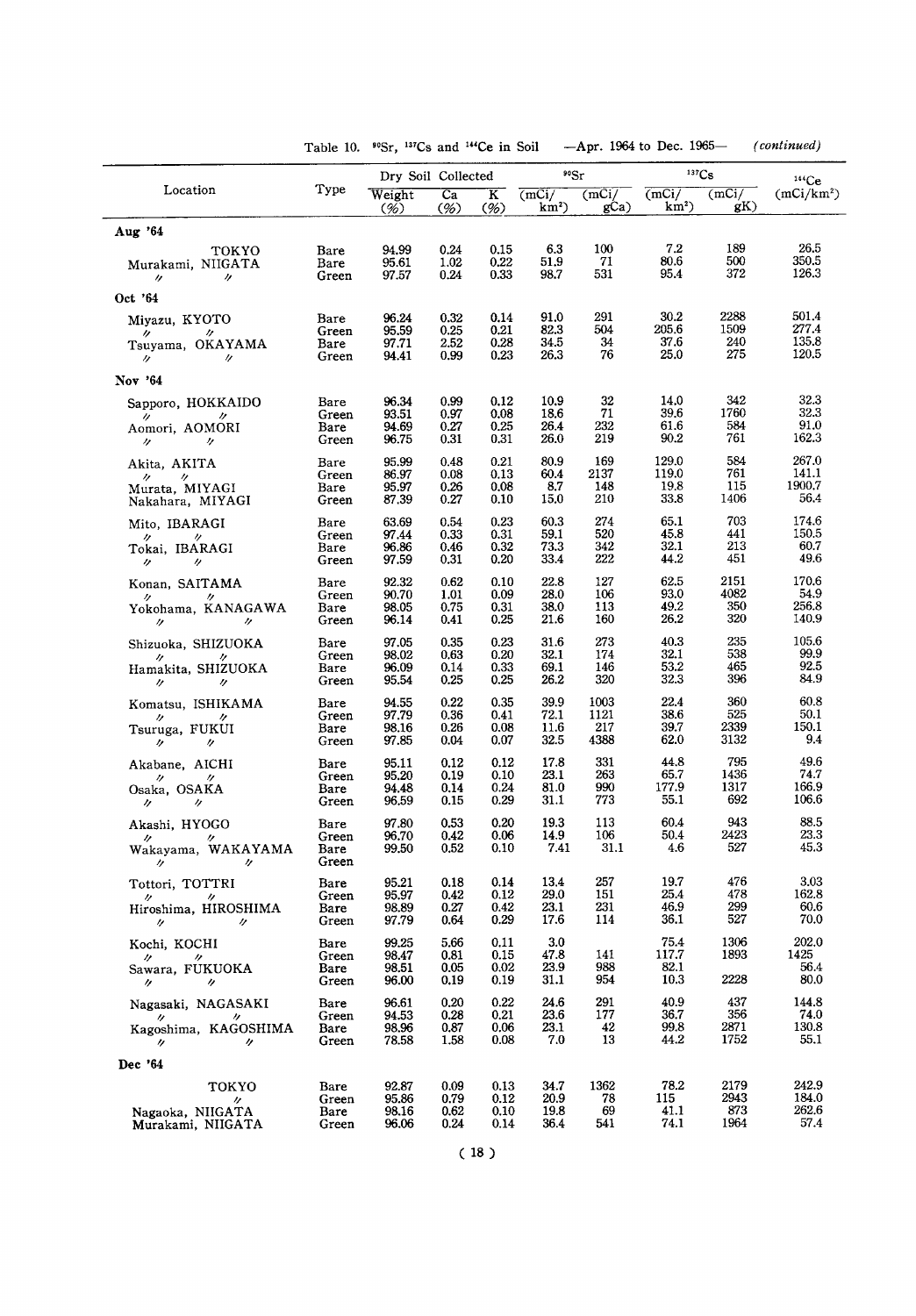|                                                                                |                                                             | Table 10. <sup>90</sup> Sr, <sup>137</sup> Cs and <sup>144</sup> Ce in Soil |                              |                              |                              | $-Apr.$ 1964 to Dec. 1965- |                                     |                            | (continued)                     |
|--------------------------------------------------------------------------------|-------------------------------------------------------------|-----------------------------------------------------------------------------|------------------------------|------------------------------|------------------------------|----------------------------|-------------------------------------|----------------------------|---------------------------------|
| Location                                                                       |                                                             | Dry Soil Collected                                                          |                              |                              |                              | 90Sr                       |                                     | $137C_S$                   |                                 |
|                                                                                | Type                                                        | Weight<br>$(\%)$                                                            | $\overline{ca}$<br>(%)       | K<br>$(\%)$                  | (mCi)<br>km <sup>2</sup>     | (mCi/<br>gCa               | (mCi/<br>$km^2$                     | (mCi)<br>gK)               | 144Ce<br>(mCi/km <sup>2</sup> ) |
| Jan 1965                                                                       |                                                             |                                                                             |                              |                              |                              |                            |                                     |                            |                                 |
| Ohta, OKAYAMA<br>n<br>Ei, KAGOSHIMA                                            | Bare<br>Green<br>Bare                                       | 96.92<br>85.64<br>92.74                                                     | 0.25<br>0.61<br>1.04         | 0.39<br>0.26<br>0.03         | 27.6<br>26.9<br>8.3          | 370<br>150<br>17           | 43.6<br>70.6<br>12.7                | 240<br>275<br>827          | 135.8<br>120.5<br>21.3          |
| n<br>$^{\prime\prime}$                                                         | Green                                                       | 94.38                                                                       | 0.58                         | 0.10                         | 46.2                         | 182                        | 104.8                               | 2385                       | 97.1                            |
| Feb '65                                                                        |                                                             |                                                                             |                              |                              |                              |                            |                                     |                            |                                 |
| TOKYO<br>Jun '65                                                               | Bare                                                        | 97.04                                                                       | 0.20                         | 0.11                         | 8.6                          | 169                        | 36.7                                | 1257                       | 31.8                            |
| Aomori, AOMORI                                                                 | Green                                                       | 88.29                                                                       | 0.39                         | 0.12                         | 56.1                         | 159                        |                                     |                            |                                 |
| Jul '65                                                                        |                                                             |                                                                             |                              |                              |                              |                            | 137                                 | 1230                       | 208                             |
| Sapporo, HOKKAIDO<br>Murata, MIYAGI<br>Fukui, FUKUI<br>11<br>$^{\prime\prime}$ | Green<br>$^{\prime\prime}$<br>$^{\prime\prime}$<br>$\prime$ | 91.09<br>98.89<br>94.16<br>98.98                                            | 0.81<br>0.55<br>1.06<br>0.15 | 0.11<br>0.66<br>0.16<br>0.05 | 17.2<br>13.2<br>15.5<br>17.2 | 53<br>81<br>67<br>283      | 39.2<br>13.1<br>65.12<br>90.3       | 888<br>775<br>1890<br>4430 | 102<br>64<br>120<br>114         |
| Tsuruga, FUKUI<br>Atsmi, AICHI<br>Tsuyama, OKAYAMA                             | Green<br>Bare<br>11                                         | 98.05<br>98.22<br>98.22                                                     | 0.23<br>0.22<br>0.39         | 0.08<br>0.13<br>0.15         | 20.8<br>8.0<br>9.0           | 331<br>61<br>50            | 98.5<br>39.1<br>16.4                | 4720<br>520<br>239         | 165<br>45<br>48                 |
| Aug '65                                                                        |                                                             |                                                                             |                              |                              |                              |                            |                                     |                            |                                 |
| Yokohama, KANAGAWA<br>Miyazu, KYOTO<br>Wakayama, WAKAYAMA                      | Green<br>n<br>11                                            | 97.54<br>96.21                                                              | 0.14<br>0.10                 | 0.04<br>0.19                 | 7.5<br>36.7                  | 204<br>1069                | 22.5<br>19.5                        | 1550<br>361                | 118<br>268                      |
| Tottori, TOTTORI                                                               | "                                                           | 99.42                                                                       | 0.23                         | 0.12                         | 4.2                          | 42                         | 77.9                                | 1470                       | 130                             |
| Kure, HIROSHIMA<br>Sawara, FUKUOKA<br>Kaseda, KAGOSHIMA                        | 11<br>n<br>n                                                | 99.60<br>99.48<br>98.50                                                     | 0.26<br>0.21<br>1.55         | 0.26<br>0.16<br>0.07         | 9.5<br>5.6<br>24.0           | 104<br>106<br>56           | 28.4<br>28.7<br>46.7                | 309<br>720<br>2530         | 45<br>39<br>70                  |
| Nov '65                                                                        |                                                             |                                                                             |                              |                              |                              |                            |                                     |                            |                                 |
| Sapporo, HOKKAIDO<br>Aomori, AOMORI<br>Murata, MIYAGI<br>Fukui, FUKUI          | Bare<br>$^{\prime\prime}$<br>$\prime$<br>"                  | 96.73<br>94.58<br>99.02<br>96.38                                            | 1.74<br>0.41<br>0.43<br>0.10 | 0.29<br>0.12<br>0.16<br>0.21 | 10.2<br>39.1<br>10.9<br>24.8 | 14<br>91<br>66<br>676      | 5.6<br>79.5<br>22.0<br>50.5         | 48<br>648<br>370<br>660    | 30<br>76<br>32<br>49            |
| Mihama, FUKUI<br>Tsuruga, FUKUI<br>Akabane, AICHI<br>Wakayama, WAKAYAMA        | 11<br>n<br>$^{\prime\prime}$<br>Green                       | 98.39<br>98.11<br>97.21<br>96.49                                            | 0.36<br>0.03<br>0.17<br>0.36 | 0.40<br>0.14<br>0.19<br>0.12 | 5.6<br>8.7<br>15.1<br>2.3    | 45<br>1070<br>196<br>17    | 15.4<br>25.5<br>35.1<br>6.0         | 110<br>642<br>415<br>138   | 115<br>50<br>51<br>15           |
| Tottori, TOTTORI<br>Tsuyama, OKAYAMA<br>Kochi, KOCHI                           | Bare<br>$^{\prime\prime}$<br>$^{\prime\prime}$              | 92.35<br>95.88<br>96.16                                                     | 0.22<br>0.30<br>1.00         | 0.14<br>0.11<br>0.09         | 19.3<br>8.5<br>18.7          | 218<br>70<br>74            | 81.0<br>77.0<br>8.9                 | 1380<br>166<br>388         | 90<br>19<br>52                  |
| Dec '65                                                                        |                                                             |                                                                             |                              |                              |                              |                            |                                     |                            |                                 |
| Sawara, FUKUOKA<br>KAGOSHIMA<br>Mito, IBARAGI<br>Yokohama, KANAGAWA            | n<br>$\prime$<br>11<br>11                                   | 97.37<br>97.22<br>96.63<br>98.21                                            | 0.05<br>0.22<br>0.49<br>1.05 | 0.11<br>0.12<br>0.12<br>0.17 | 13.8<br>13.5<br>34.0<br>9.8  | 700<br>142<br>129<br>26    | 67.4<br>35.8<br>45.8<br><b>20.0</b> | 1390<br>653<br>688<br>451  | 24<br>48<br>112<br>33           |
| Miyazu, KYOTO<br>Nagasaki, NAGASAKI<br>Kure, HIROSHIMA                         | $\prime$<br>$\prime$<br>11                                  | 95.83<br>97.72<br>98.81                                                     | 0.05<br>0.10<br>0.25         | 0.09<br>0.11<br>0.11         | 22.6<br>12.3<br>13.5         | 1480<br>301<br>127         | 57.3<br>7.2<br>44.0                 | 1920<br>154<br>912         | 66<br>15<br>82                  |